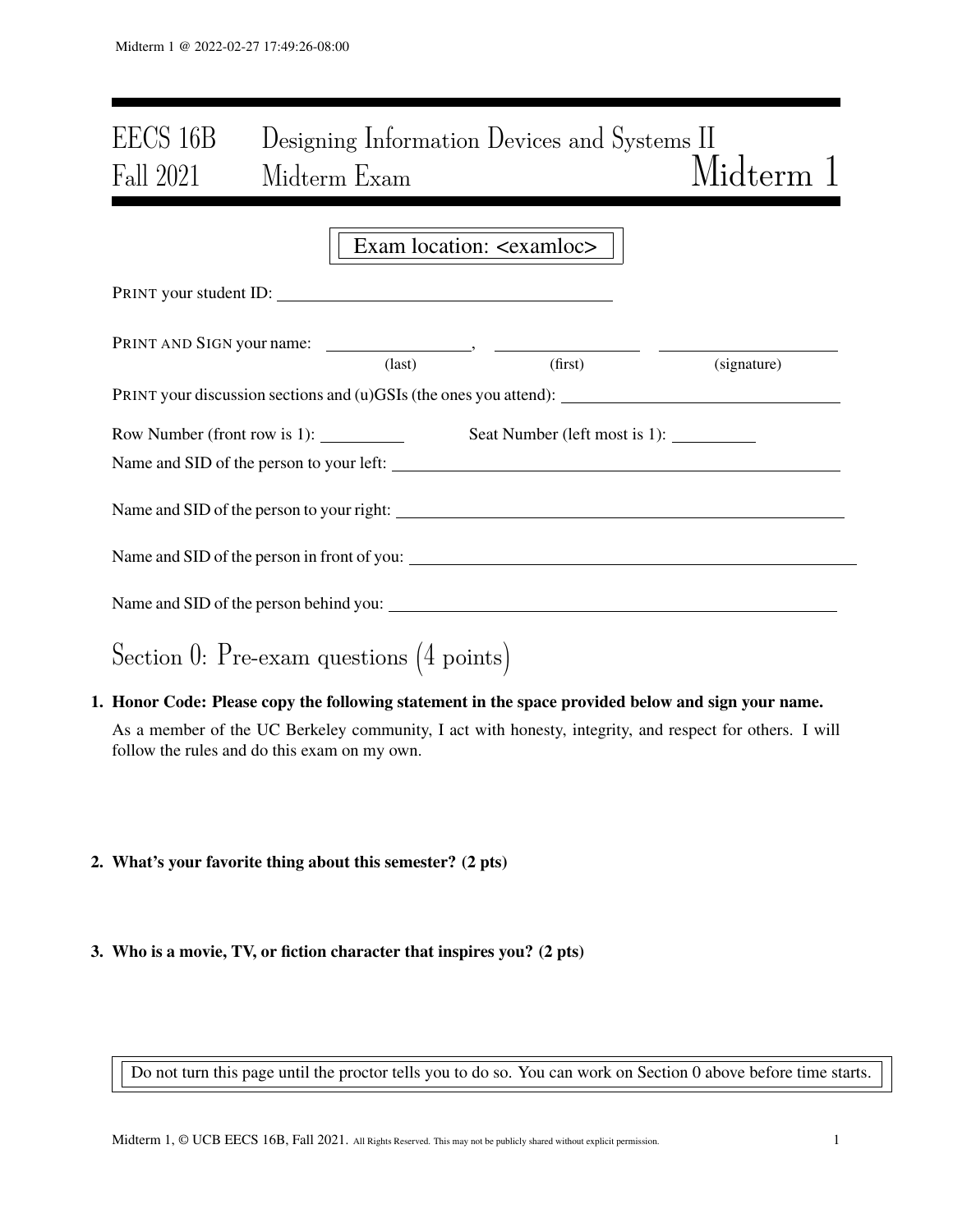# 4. Complex Numbers (2 points)

(a) (1 pt) Express the complex number j in polar form  $j = Ae^{j\theta}$ . What is A? What is  $\theta$ ? Your  $\theta$  should be between  $-\pi$ rad and  $+\pi$ rad.

(b) (1 pt) Express the complex number  $e^{j\frac{\pi}{3}}$  in rectangular form  $e^{j\frac{\pi}{3}} = a + jb$ . What is  $a$ ? What is  $b$ ?

|                                    | Angle $\theta$ (rad) | $\sin(\theta)$        | $\cos(\theta)$ |  |
|------------------------------------|----------------------|-----------------------|----------------|--|
|                                    | $\frac{\pi}{6}$      | 흓                     |                |  |
| The following table may be useful: | $\frac{\pi}{4}$      | $\overline{\sqrt{2}}$ | $\sqrt{2}$     |  |
|                                    | $\frac{\pi}{3}$      | $\frac{\sqrt{3}}{2}$  | $\frac{1}{2}$  |  |
|                                    | $\frac{\pi}{2}$      |                       |                |  |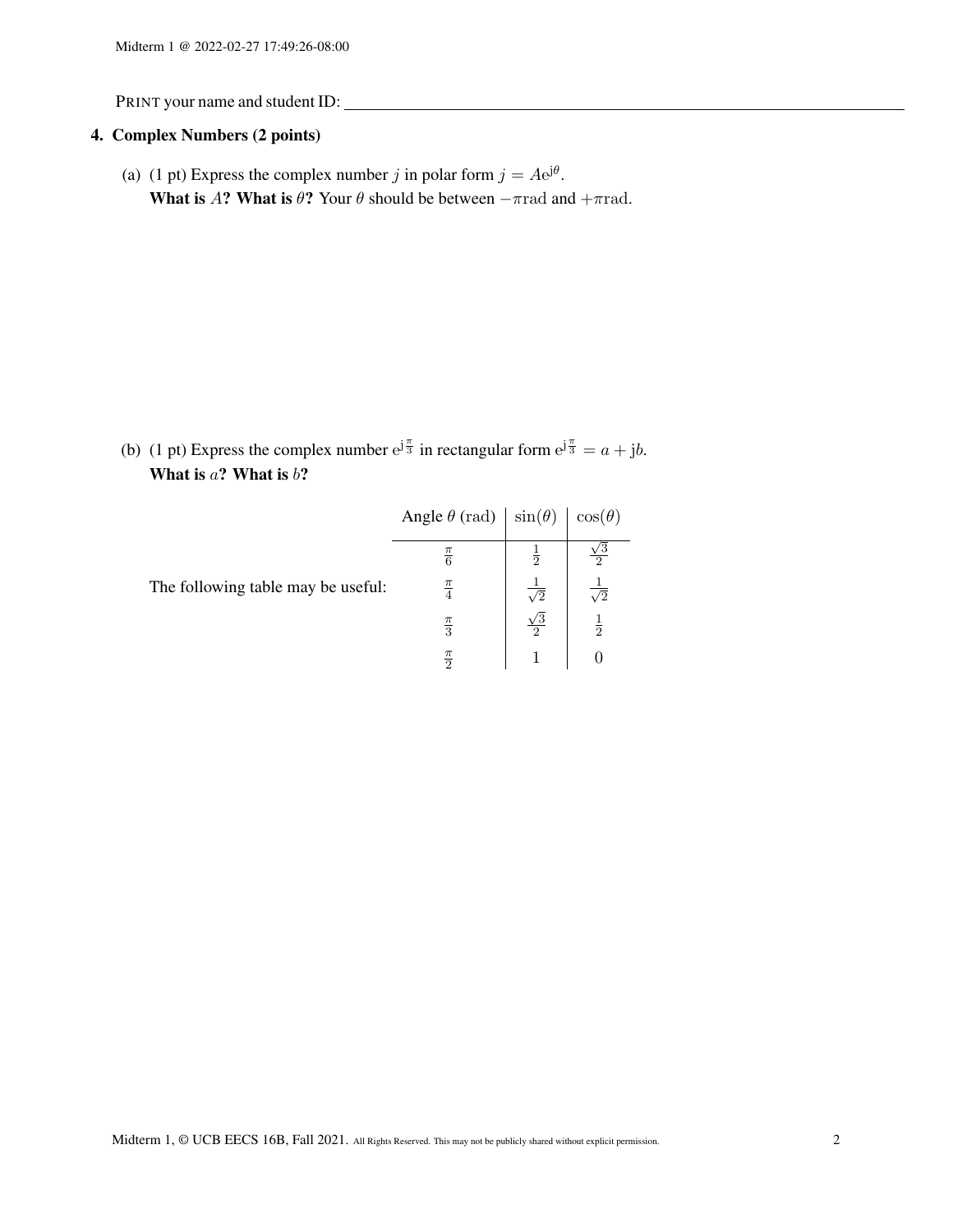#### 5. NMOS Transistor Inverter (4 points)

Consider the following schematic and NMOS model.



(a) An NMOS Transistor circuit

(b) Resistor and switch model for NMOS transistor.

Figure 1: NMOS figures.

What value of  $R_L$  is required to produce  $V_{\text{out}} = 0.1$ V when  $V_{\text{in}} = 1$ V? Show your work.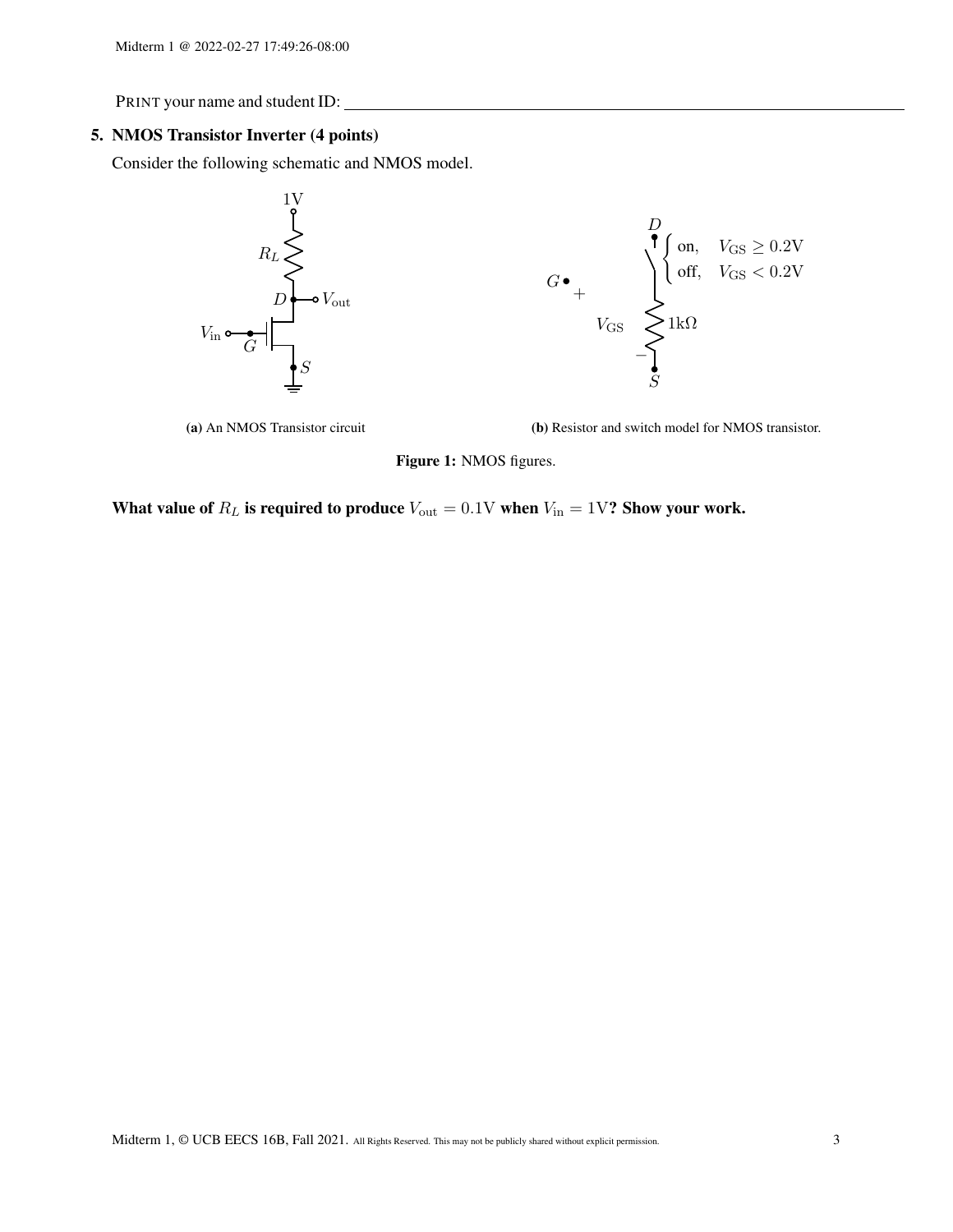#### 6. Transfer Function Matching (8 points)

Below, you have filter circuits A,B,C,D, each with specific component values. Fill in the bubbles to match each filter to its corresponding magnitude Transfer Function Plot out of choices I, II, III, IV.

Note that each plot may be assigned to filters once, more than once, or not at all. Each filter has exactly one corresponding plot. *A table of SI Prefixes and some info. about common filters is on the next page (scratch).*



Midterm 1, © UCB EECS 16B, Fall 2021. All Rights Reserved. This may not be publicly shared without explicit permission. 4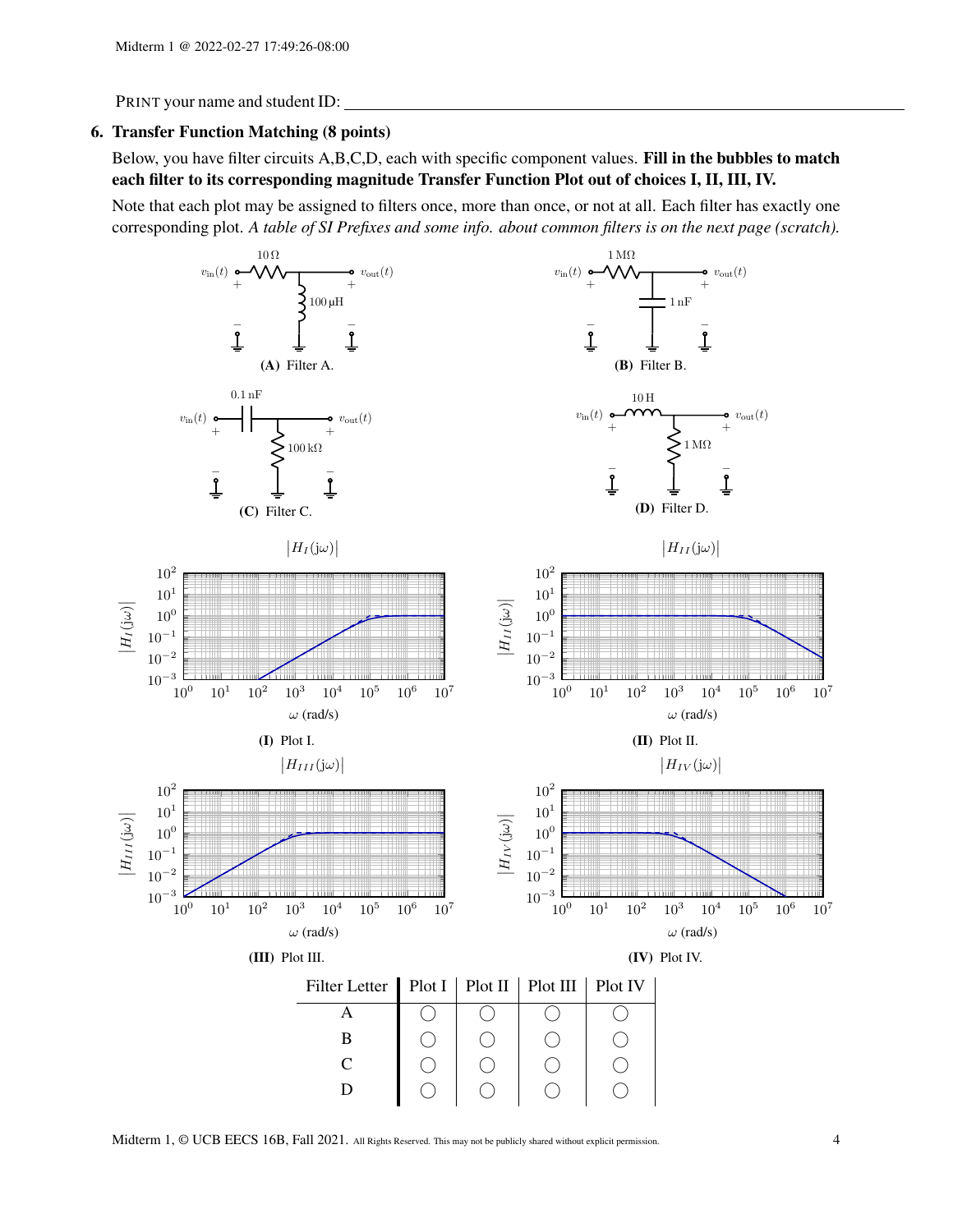[Extra page. If you want the work on this page to be graded, make sure you tell us on the problem's main page.]

| SI Prefix     | <b>Exponent Definition</b> |
|---------------|----------------------------|
| nano(n)       | 10                         |
| micro $(\mu)$ | $10^{-6}$                  |
| milli $(m)$   | $10^{-3}$                  |
| kilo (k)      | $10^{3}$                   |
| mega $(M)$    | $10^{6}$                   |
| giga (G)      | $10^{9}$                   |
|               |                            |

- RC low-pass filter:  $H(j\omega) = \frac{1}{1+j\frac{\omega}{\omega_c}}$   $\omega_c = \frac{1}{Rc}$ RC
- RC high-pass filter:  $H(j\omega) = \frac{j\frac{\omega}{\omega_c}}{1+j\frac{\omega}{\omega_c}}$   $\omega_c = \frac{1}{RQ}$ RC
- RL low-pass filter:  $H(j\omega) = \frac{1}{1+j\frac{\omega}{\omega_c}}$   $\omega_c = \frac{R}{L}$ L
- RL high-pass filter:  $H(j\omega) = \frac{j\frac{\omega}{\omega_c}}{1+j\frac{\omega}{\omega_c}}$   $\omega_c = \frac{R}{L}$ L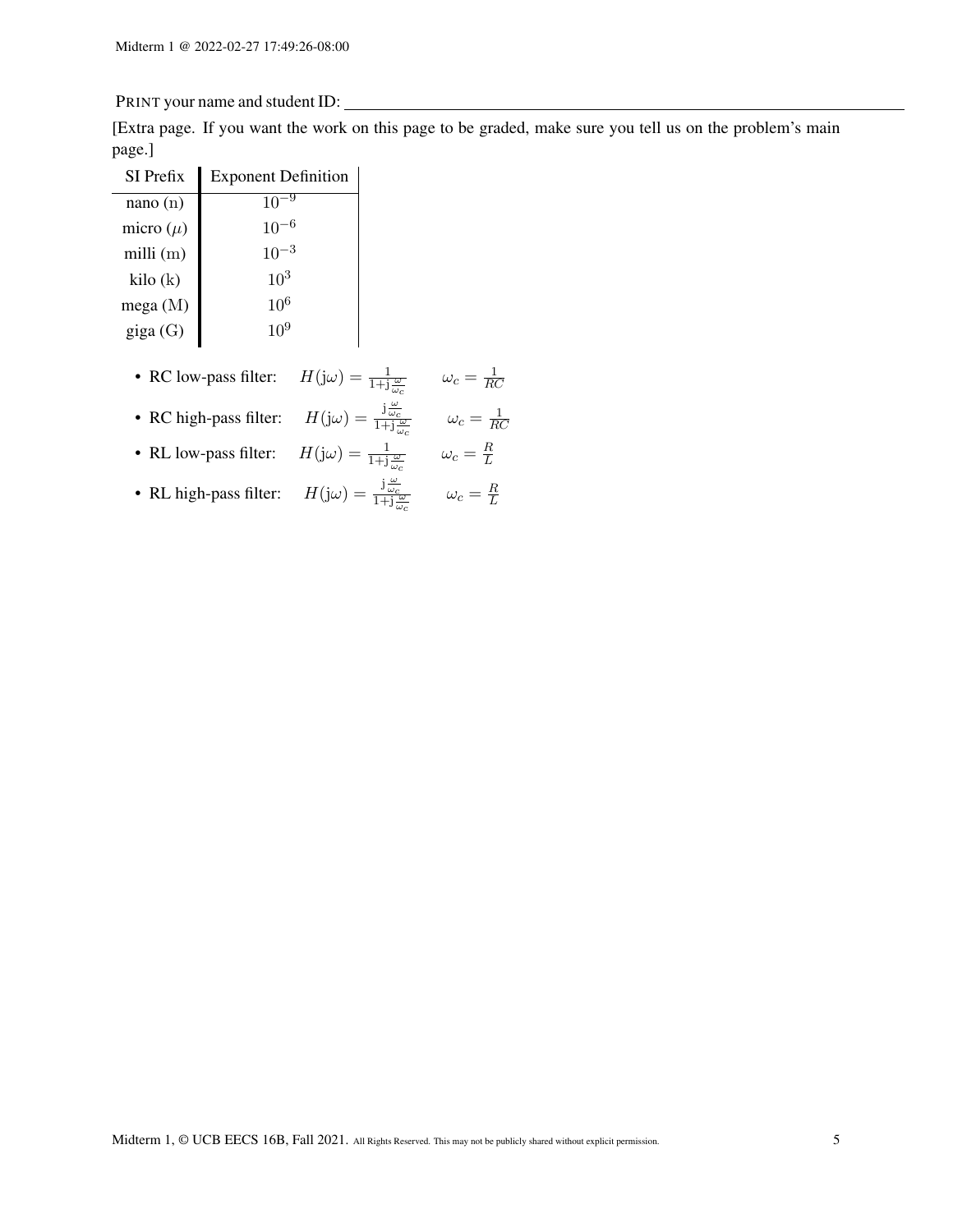#### 7. Magnitude, Phase, and Cascades (6 points)

Suppose you have the transfer function  $H(j\omega)$  for a system as given in eq. [\(1\)](#page-5-0) below:

<span id="page-5-0"></span>
$$
H(j\omega) = \frac{10}{1 + j\frac{\omega}{10^6}}\tag{1}
$$

Answer the following questions.

(a) (2 pts) What is the transfer function's approximate magnitude  $|H(j\omega)|$  at  $\omega = 1 \times 10^4 \frac{\text{rad}}{\text{s}}$ ? Select the closest option from the list below by filling in a bubble.

| $\bigcirc$ 100                 | $\bigcirc \sqrt{2}$ |
|--------------------------------|---------------------|
| $\bigcirc$ 10 $\sqrt{2}$       | $\bigcap$ 1         |
| $\bigcirc$ 10                  | $\bigcirc$ 0.1      |
| $\bigcirc \frac{10}{\sqrt{2}}$ | $\bigcirc$ 0.01     |
| $\bigcap 2$                    | $\bigcirc$ 0.001    |

(b) (2 pts) What is the transfer function's approximate phase  $\measuredangle H(j\omega)$  at  $\omega = 1 \times 10^9$   $\frac{\text{rad}}{\text{s}}$ ? Select the closest option from the list below by filling in a bubble.

| $\bigcirc$ 90°, $\frac{\pi}{2}$ rad | $() -6^{\circ}$                       |
|-------------------------------------|---------------------------------------|
| $\bigcirc$ 84°                      | $\bigcirc$ -45°, $-\frac{\pi}{4}$ rad |
| $\bigcirc$ 45°, $\frac{\pi}{4}$ rad |                                       |
| $\bigcirc$ 6°                       | $\bigcirc$ $-84^{\circ}$              |
| $\bigcirc$ 0°, 0 rad                | $\bigcirc$ -90°, $-\frac{\pi}{2}$ rad |

(c) (2 pts) You cascade three of the systems as defined by the transfer function in eq. [\(1\)](#page-5-0). You place one after the other, with unity-gain buffers in between. Write the overall transfer function  $H_{ov}(j\omega)$  in **terms of the given transfer function**  $H(j\omega)$ . *You do not have to simplify your answer.*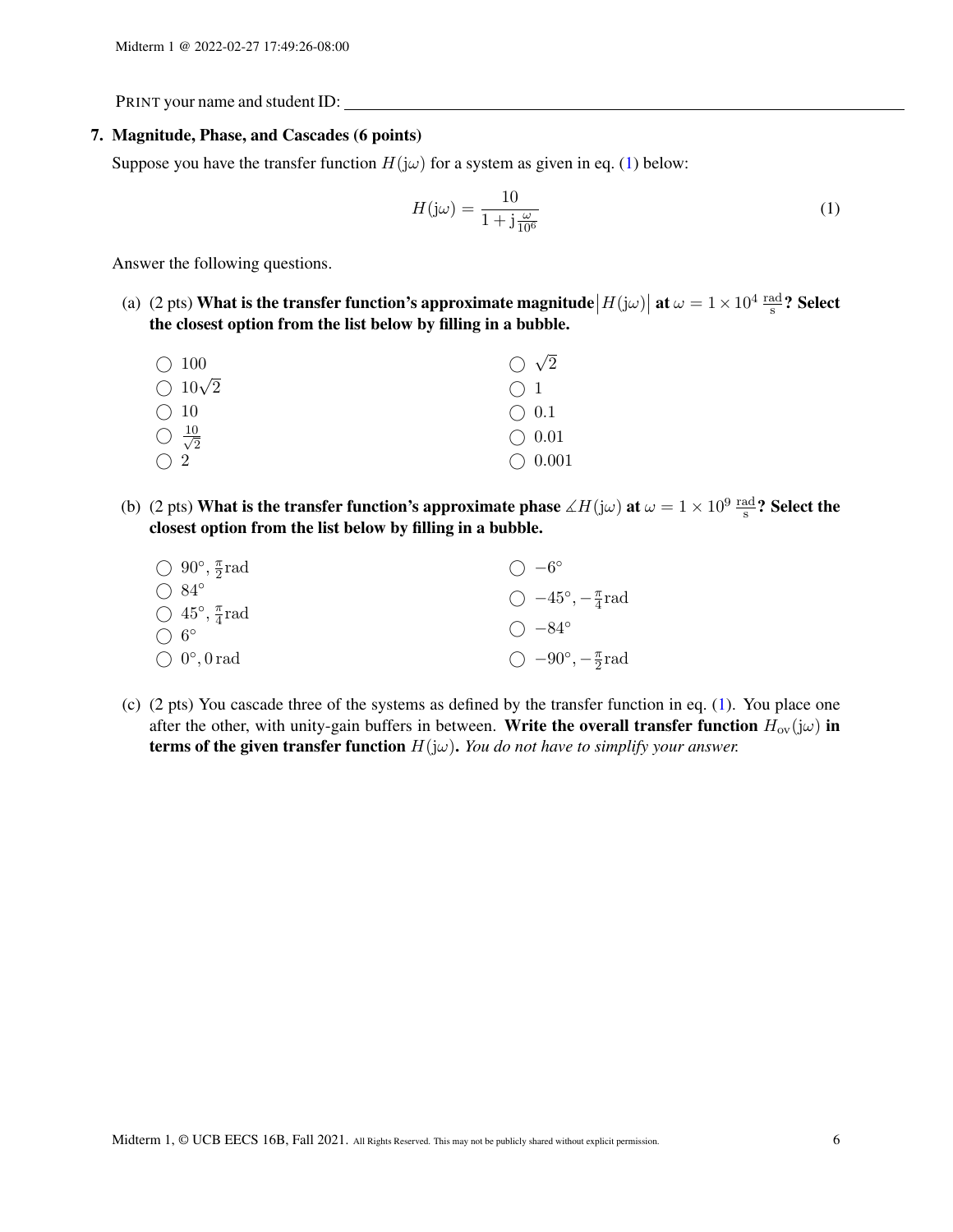#### 8. Recurrence Stability (6 points)

Just as you have seen second-order vector differential equations, we can define similar second-order recurrence relations in discrete-time. Consider:

$$
x[i+1] = x[i] - 3x[i-1] + w[i] \tag{2}
$$

where  $x[0] = 0, x[1] = 0$  and  $|w[i]| \le \varepsilon$ .

This can be written in vector form for  $i \geq 1$  as:

1 .

$$
\begin{bmatrix} x[i] \\ x[i+1] \end{bmatrix} = \underbrace{\begin{bmatrix} 0 & 1 \\ -3 & 1 \end{bmatrix}}_{A_d} \begin{bmatrix} x[i-1] \\ x[i] \end{bmatrix} + \begin{bmatrix} 0 \\ 1 \end{bmatrix} w[i],
$$
\n(3)

with initial condition  $\begin{bmatrix} x[0] \\ x[1] \end{bmatrix} =$  $\lceil 0$ 0

Is the discrete-time system above stable or unstable? Fill in the appropriate bubble and then explain below.

 $\bigcirc$  Stable

◯ Unstable

The following information about the matrix  $A_d$  may be useful. You may use as much or as little of the *following information as you find helpful. It is here to simplify calculations you may want to perform.*

| Eigenvalues of $A_d$ :                    | $\lambda_1 = \frac{1}{2} (1 + i \sqrt{11})$                            | $\lambda_2 = \frac{1}{2} (1 - i \sqrt{11})$                |
|-------------------------------------------|------------------------------------------------------------------------|------------------------------------------------------------|
| Eigenvalue magnitudes:                    | $ \lambda_1  \approx 1.73$                                             | $ \lambda_2  \approx 1.73$                                 |
| Eigenvectors for associated $\lambda_i$ : | $\vec{v}_1 = \begin{bmatrix} 1 \\ \lambda_1 \end{bmatrix}$             | $\vec{v}_2 = \begin{bmatrix} 1 \\ \lambda_2 \end{bmatrix}$ |
| Matrix inverse:                           | $A_d^{-1} = \frac{1}{3} \begin{vmatrix} 1 & -1 \\ 3 & 0 \end{vmatrix}$ |                                                            |

If stable, explain why. If unstable, just give a sequence of bounded scalar disturbances  $w[i]$  that would cause the states  $x[i]$  to grow unboundedly. You don't need to justify your choice of  $w[i]$  sequence here.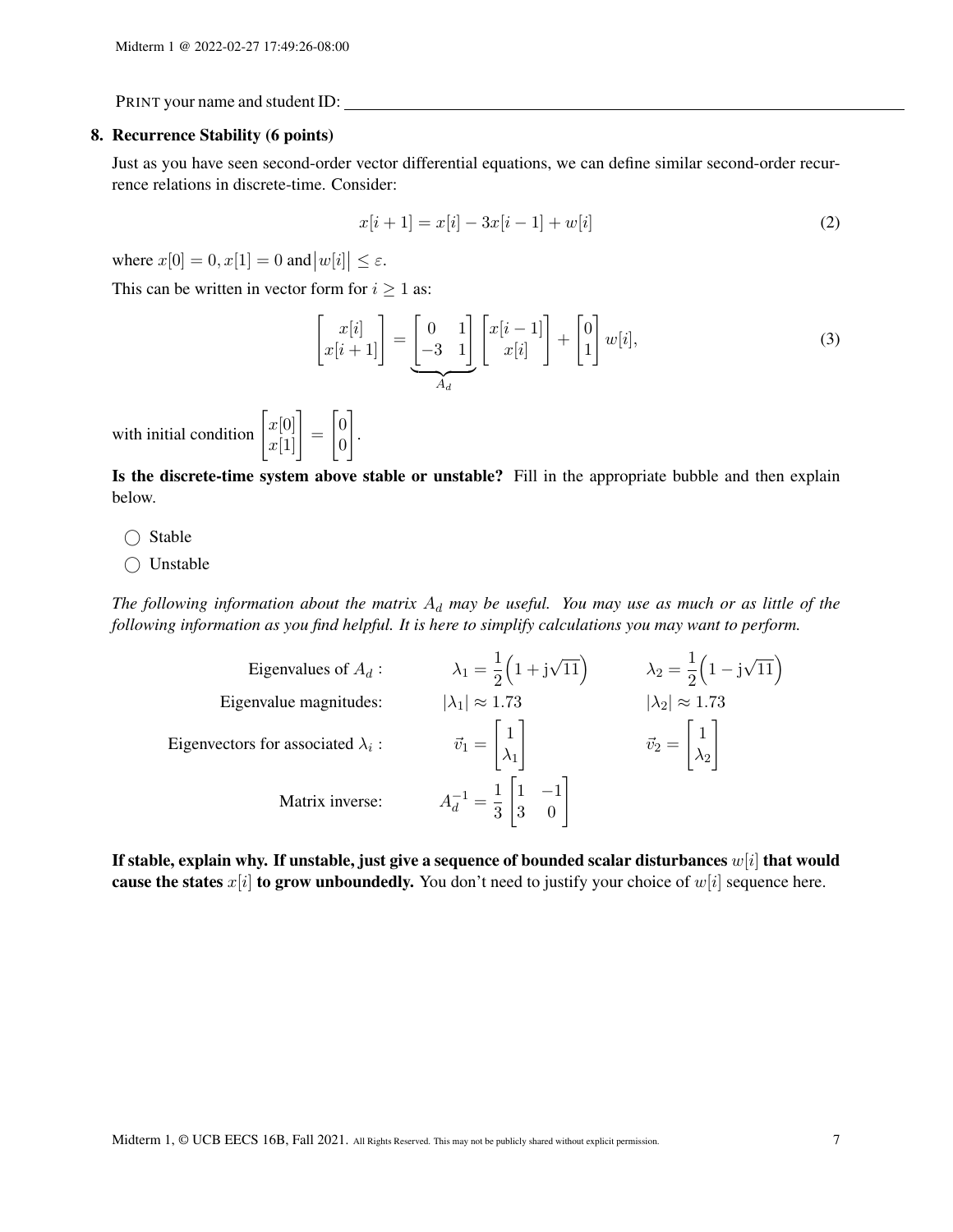# 9. Nonhomogeneous Solution (4 points)

Solve the following differential equation for  $t \geq 0$ :

$$
\frac{\mathrm{d}x(t)}{\mathrm{d}t} = -3x(t) + 6\tag{4}
$$

with initial condition  $x(0) = -2$ . What is  $x(t)$ ?

*You do not have to show any work for this problem.*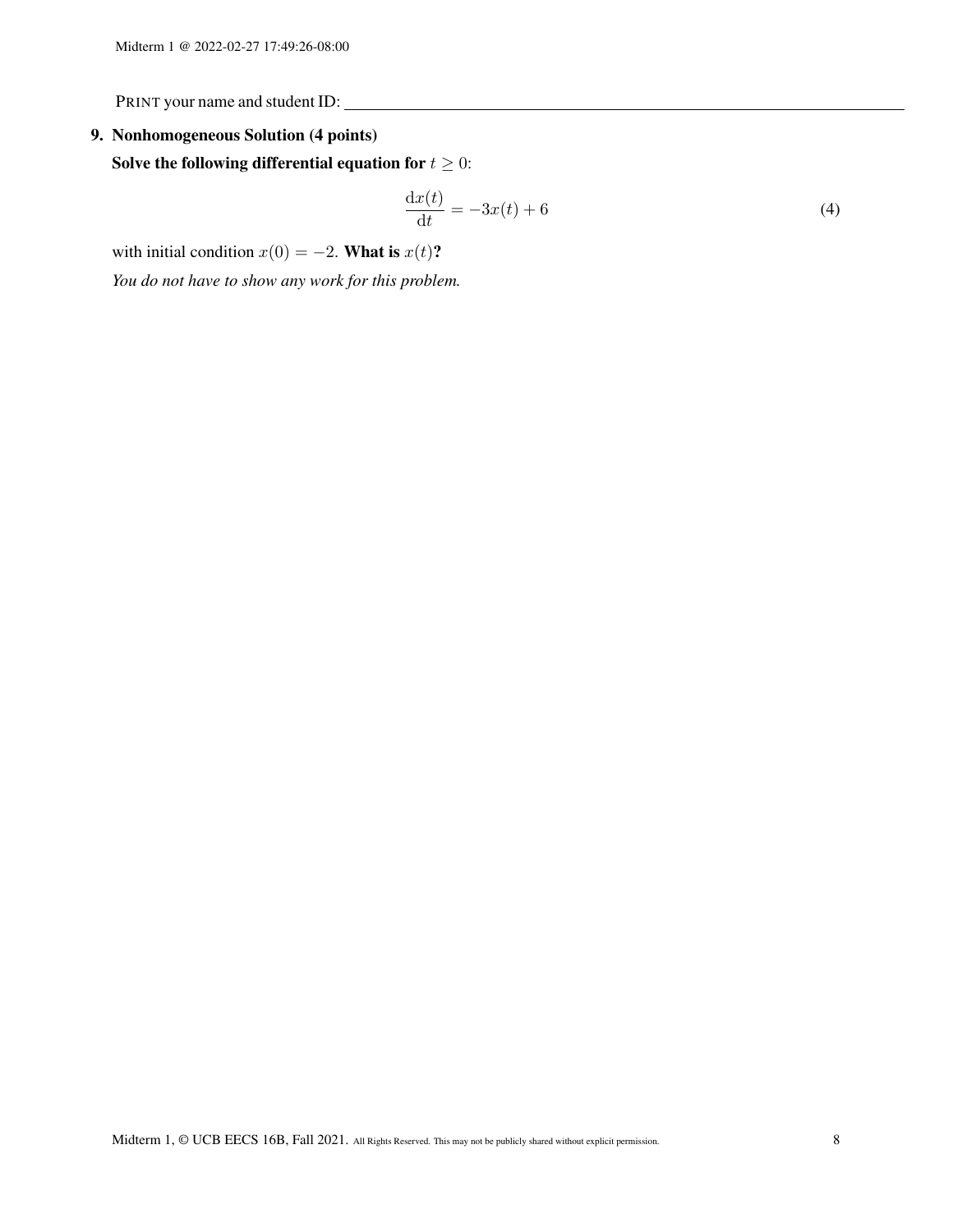#### 10. Get Real! (8 points)

(a)  $(2 \text{ pts})$  Suppose you have the input signal in eq.  $(5)$ :

<span id="page-8-0"></span>
$$
v_{\rm in}(t) = 4\cos\left(10^4t + \frac{\pi}{4}\right) \tag{5}
$$

For the sinusoidal input voltage signal given in eq. [\(5\)](#page-8-0), what is the angular frequency  $\omega$ ?

<span id="page-8-1"></span>(b) (4 pts) You now have a circuit given in fig. [4.](#page-8-1) We want to add an element  $Z_F$  in series to the R and  $C$  such that the equivalent impedance of the series combination is purely real. Notice the same input signal eq.  $(5)$  is also labeled in the diagram fig. [4.](#page-8-1)



Figure 4: A given circuit for which we want to make the equivalent series impedance purely real.

In order to make the equivalent impedance of the series interconnection of  $R, C$  and  $Z_E$  purely real at the input angular frequency  $\omega$  you identified above, what should the impedance  $Z_F(j\omega)$  be? Show your work. Give a specific numerical value, and do not worry about either units or the dependence on ω.

- (c) (2 pts) What single circuit element could you use to get the above  $Z_E$ ? Select one of the options below by filling in a bubble.
	- ◯ Resistor
	- ◯ Capacitor
	- $\bigcap$  Inductor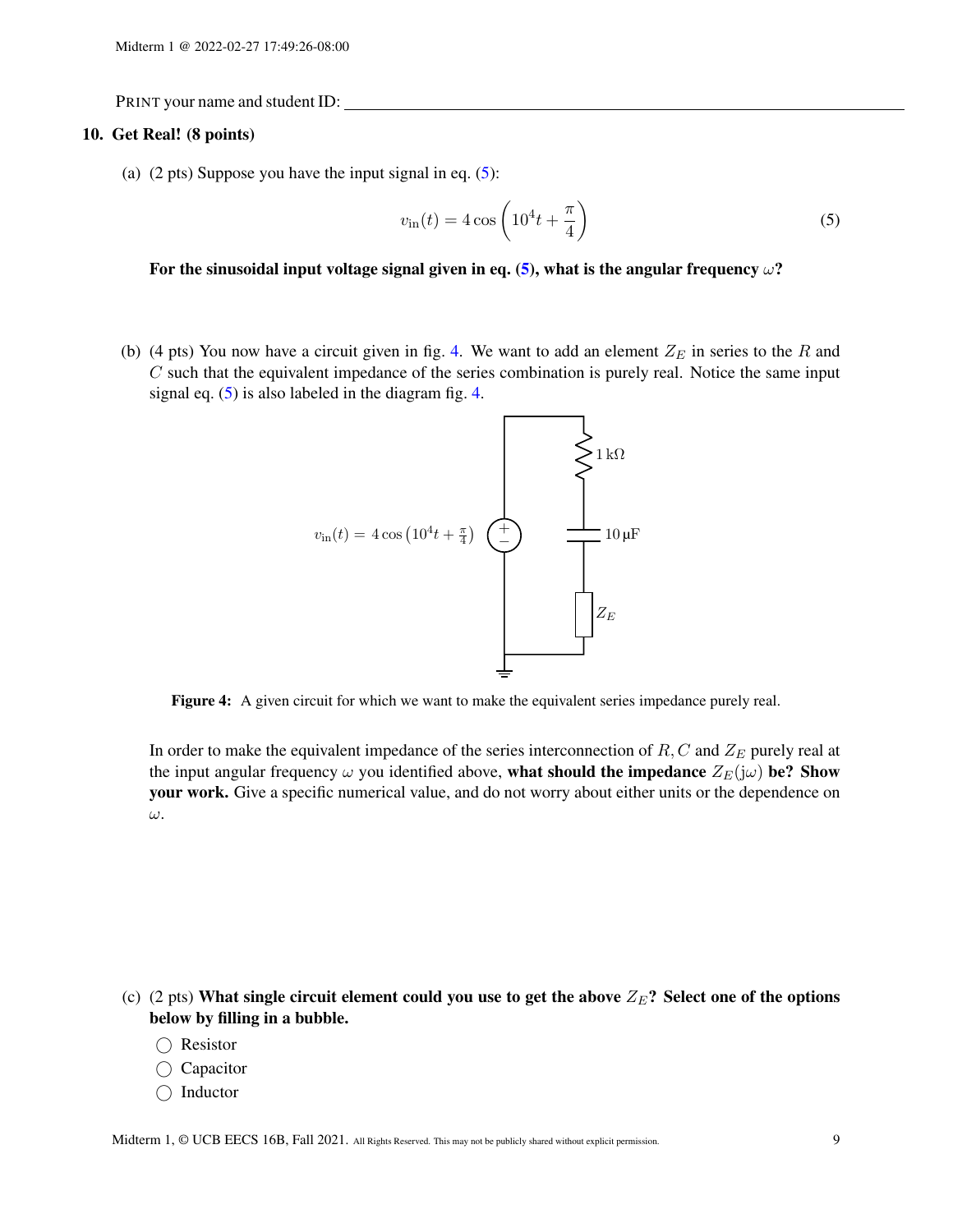#### 11. System ID (8 points)

Consider a scalar system we want to model by:

$$
x[i+1] = a_1x[i] + a_2x[i-1] + bu[i] + w[i],
$$
\n(6)

where  $w[i]$  is a hopefully small disturbance.

We collect a trace of values for  $x[i]$  and  $u[i]$  from time  $i = 0, 1, \dots, \ell$ . Setup a least squares problem for the unknown parameters  $a_1, a_2, b$ , in the form of solving an approximate system of equations  $D\vec{p} \approx \vec{s}$ . What are the matrix D, the vector of unknowns  $\vec{p}$ , and the vector  $\vec{s}$ ?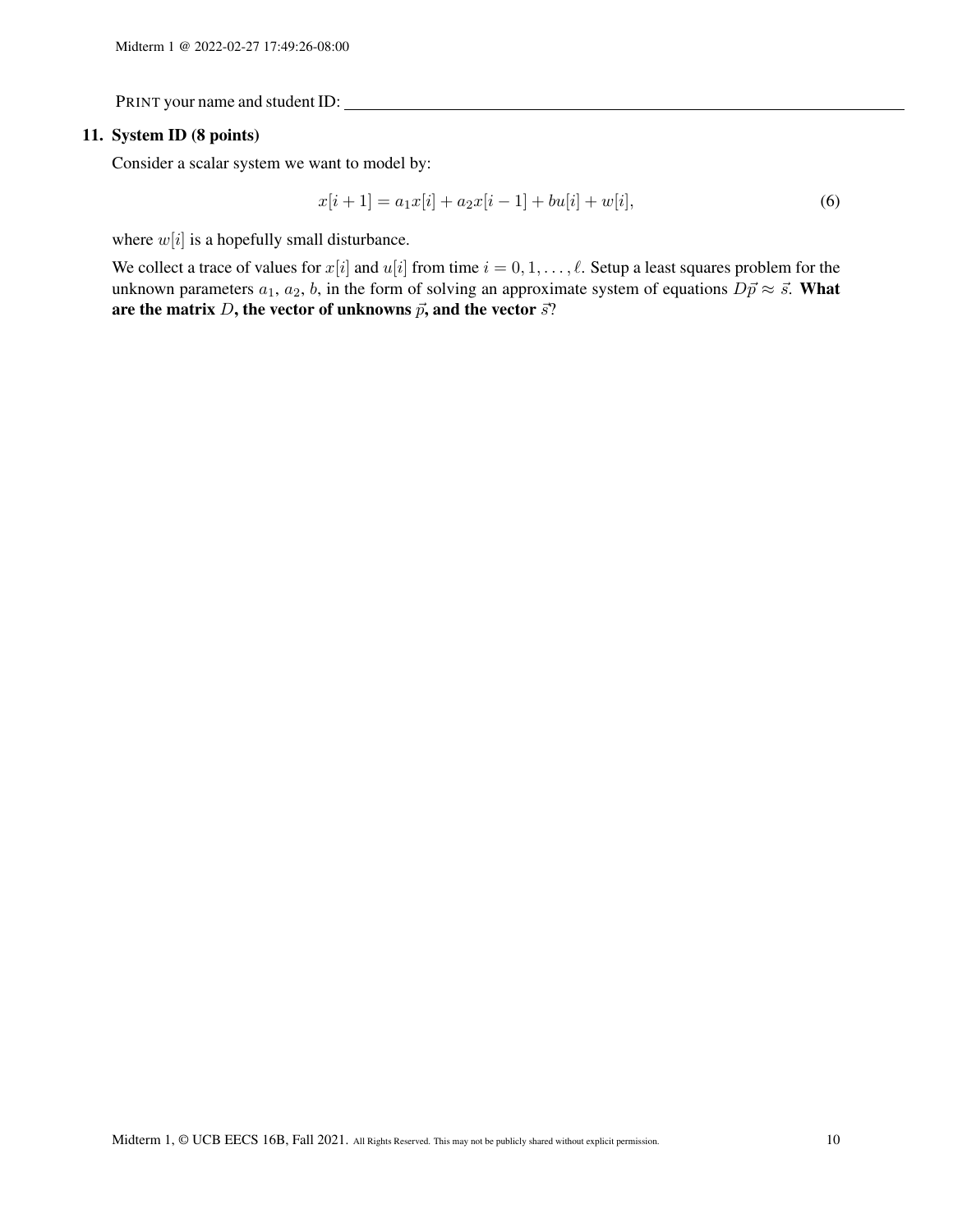#### 12. s-Impedance Derivation (8 points)

(a) (4 pts) You are given a component with the I-V relationship  $V(t) = p_0 \frac{d^2}{dt^2}$  $\frac{\mathrm{d}^2}{\mathrm{d}t^2}I(t) - p_1\frac{\mathrm{d}}{\mathrm{d}t}$  $\frac{d}{dt}I(t)$ . Suppose you apply  $I(t) = e^{st}$ . What is  $V(t)$ ?

(b) (4 pts) In (a) you should have noticed the answer is proportional to  $e^{st}$ . The s-impedance is defined as the ratio  $\frac{V(t)}{I(t)}$  when  $I(t) = e^{st}$ . What is the s-impedance for this component?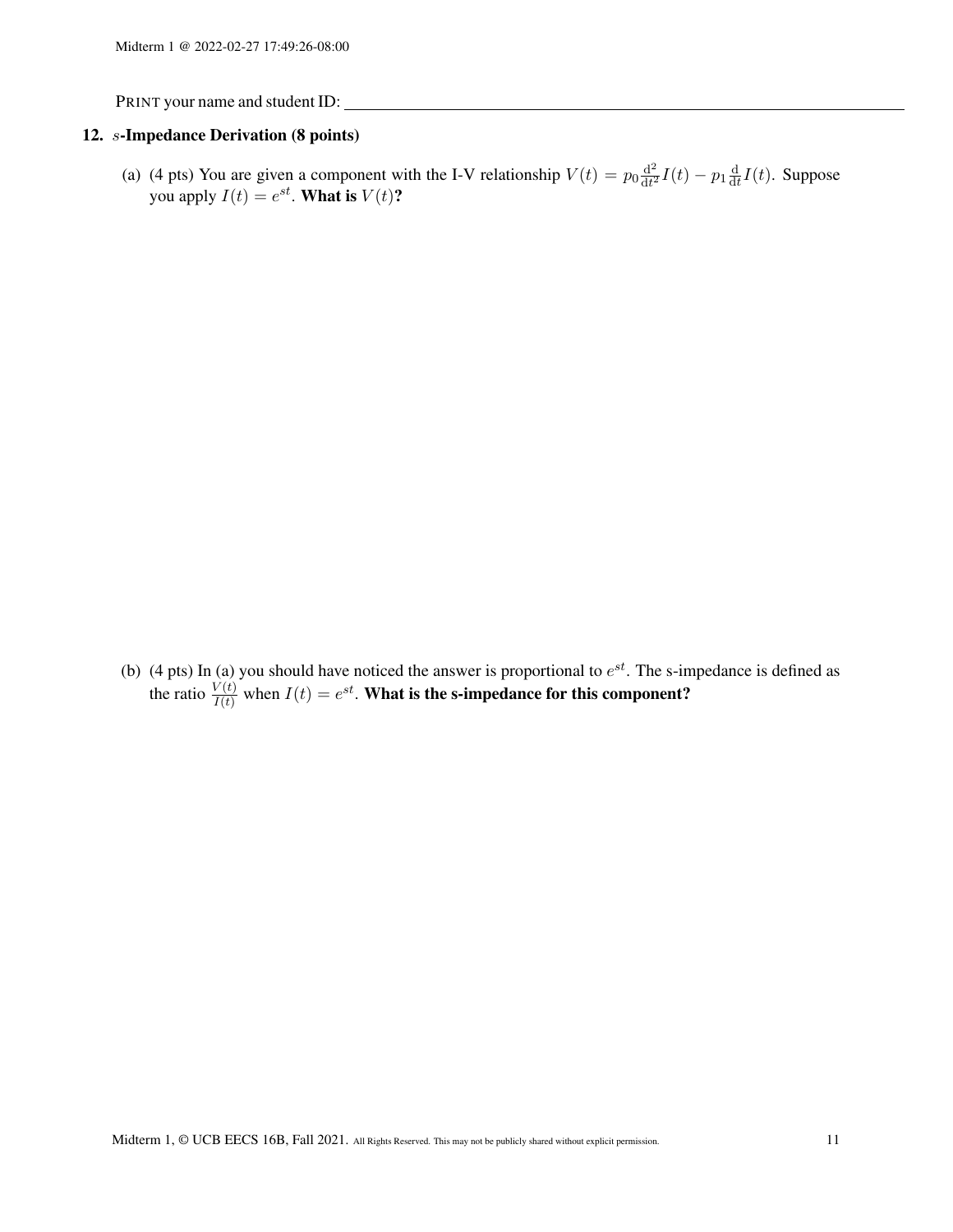#### 13. Conceptual Transfer Functions and Bode Plot Analysis (10 points)

<span id="page-11-0"></span>In fig. [5](#page-11-0) are magnitude and phase Bode plots for some filter with transfer function  $H(j\omega)$ .





(ii) Part a) Phase Plot



(a) (4 pts) Suppose  $v_{\text{in},1}(t)$  below is an input voltage signal to the above filter with transfer function  $H(j\omega)$ .

$$
v_{\rm in,1}(t) = 3\sin\left(10^3t + \frac{\pi}{3}\right) \tag{7}
$$

Label the input angular frequency of  $v_{\text{in},1}(t)$  on both plots above, in fig. [5,](#page-11-0) using a vertical line. Next, compute the output voltage  $v_{\text{out},1}(t)$  after this input signal passes through the filter defined by  $H(j\omega)$ .

Your answer for the output voltage should have the form  $A_1 \sin(\omega_1 t + \phi_1)$ . What are  $A_1, \omega_1$ , and  $\phi_1$ ?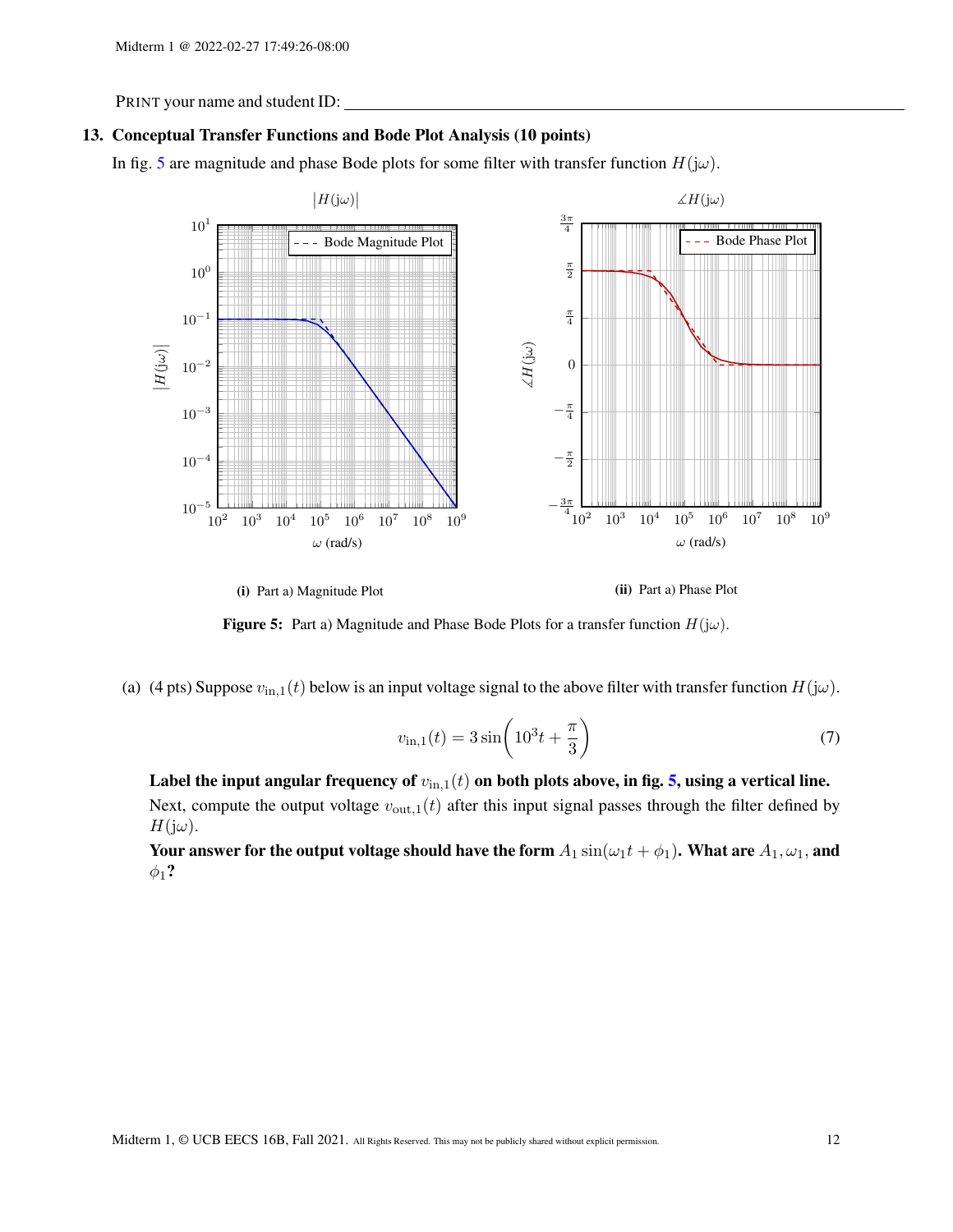<span id="page-12-0"></span>



(i) Part b) Magnitude Plot

(ii) Part b): Phase Plot

Figure 6: Part b): Magnitude and Phase Bode Plots for a transfer function  $H(j\omega)$ .

Suppose  $v_{\text{in},2}(t)$  below is a second input voltage signal to the filter with transfer function  $H(j\omega)$  on the previous page.

$$
v_{\rm in,2}(t) = 6\cos\left(10^8 t - \frac{\pi}{6}\right)
$$
 (8)

## Label the input angular frequency of  $v_{\text{in},2}(t)$  on both plots in fig. [6,](#page-12-0) using a vertical line.

Next, compute the output voltage  $v_{\text{out},2}(t)$  after this input signal passes through the filter defined by  $H(j\omega)$ .

Your answer for the output voltage should have the form  $A_2 \cos(\omega_2 t + \phi_2)$ . What are  $A_2, \omega_2$ , and  $\phi_2$ ?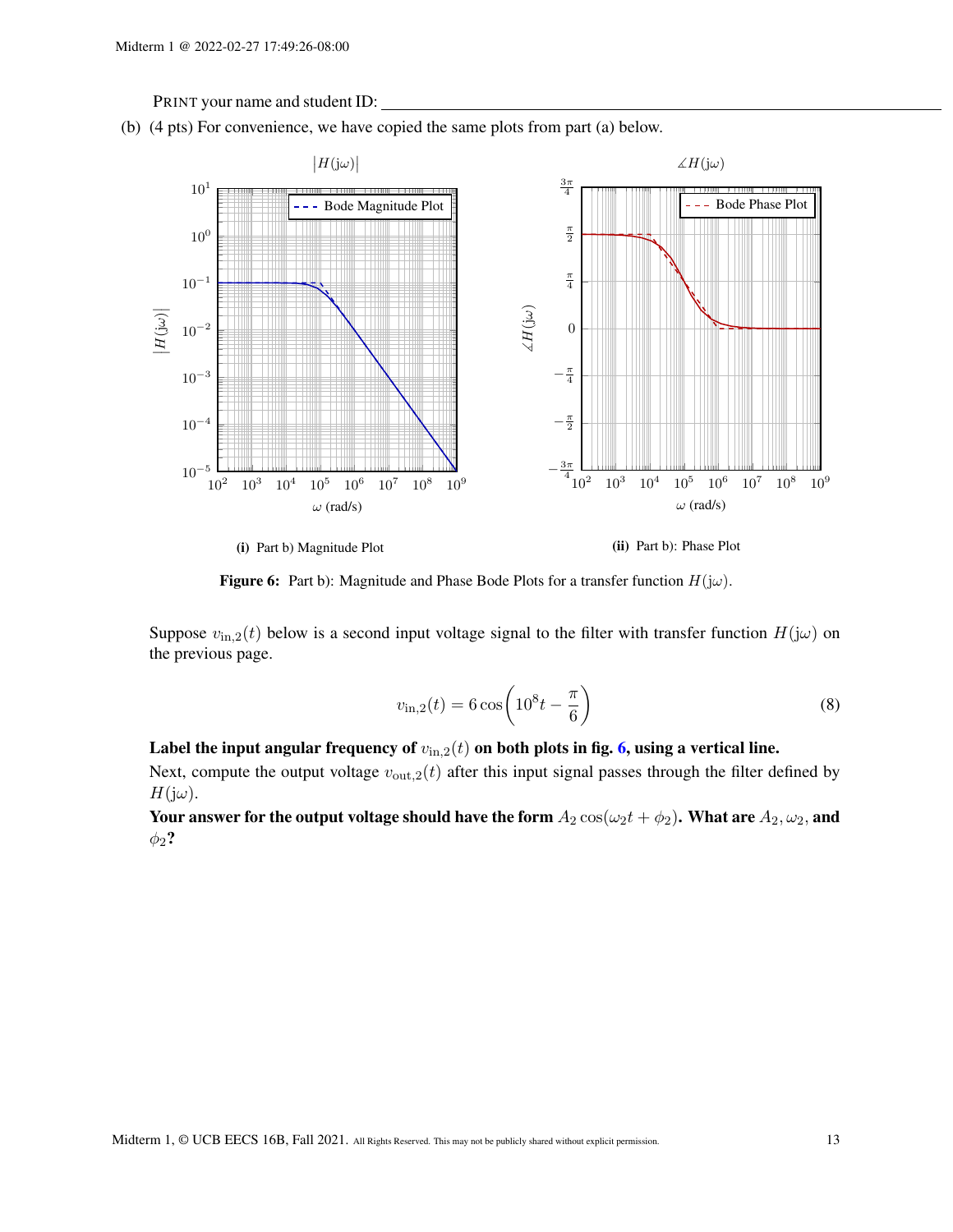(c) (2 pts) Based on your answers in parts (a) and (b), if  $v_{\text{in}}(t) = v_{\text{in},1}(t) + v_{\text{in},2}(t)$ , what is the corresponding  $v_{\text{out}}(t)$ ?

You can leave your answer in terms of the  $A_i, \omega_i, \phi_i$  from the previous two parts. You don't have to substitute in values.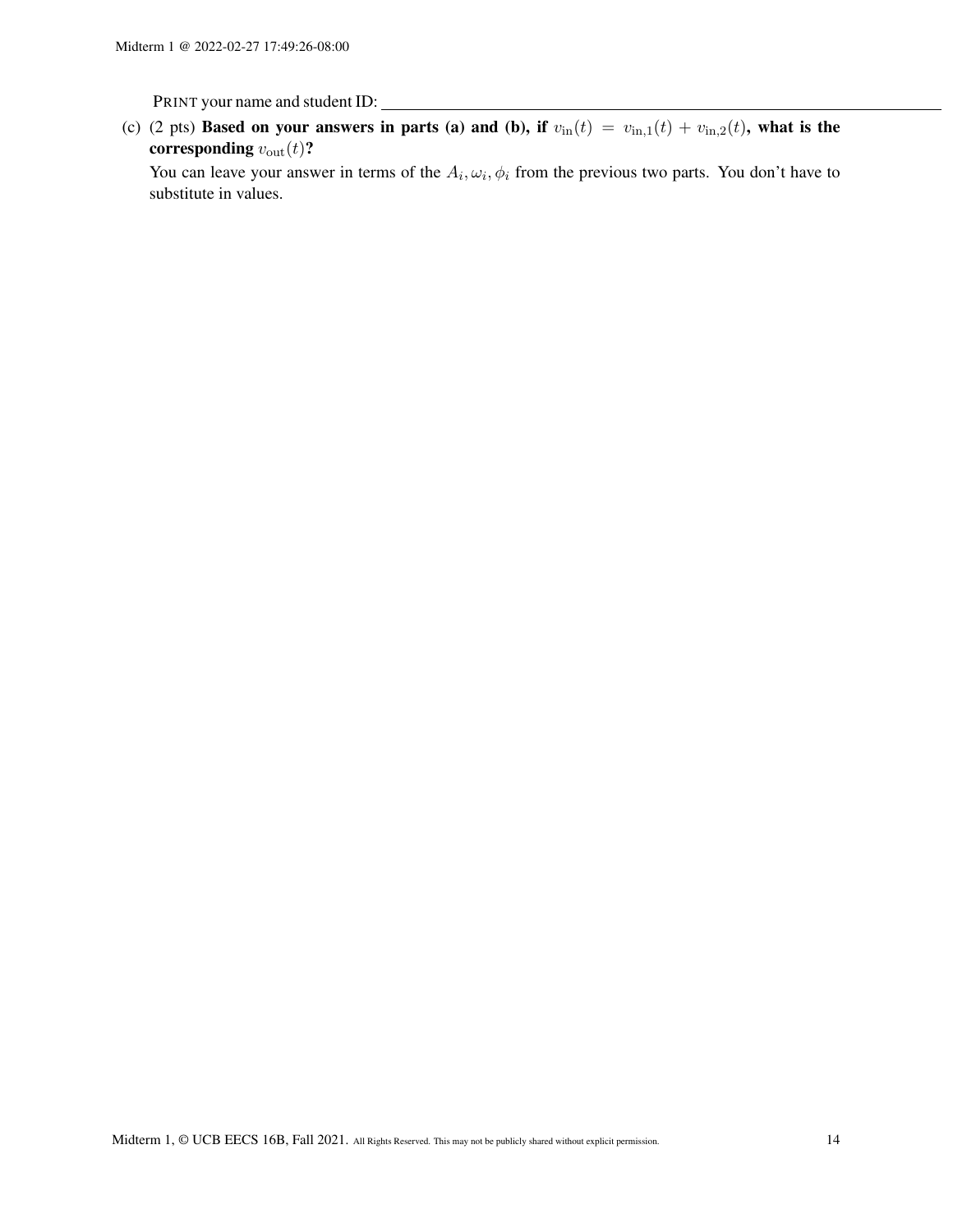#### 14. Being able to control with feedback (22 points)

Consider the discrete-time dynamic system:

$$
\vec{x}[i+1] = A\vec{x}[i] + \vec{b}u[i] + \vec{w}[i],\tag{9}
$$

where the purely real matrix  $A =$  $\begin{bmatrix} \alpha & \beta \\ \gamma & \delta \end{bmatrix}$  and  $\vec{b} = \begin{bmatrix} 0 \\ 1 \end{bmatrix}$ 1 1 .

(a) (3 pts) Show that if  $\beta = 0$ , then  $\vec{b}$  is an eigenvector of A. *(HINT: What does it mean to be an eigenvector?)*

(b) (5 pts) Let  $\eta_1$  and  $\eta_2$  be a pair of complex numbers that are complex conjugates. (i.e.  $\eta_1 = \overline{\eta_2}$ .) Show that the polynomial  $(\lambda - \eta_1)(\lambda - \eta_2) = \lambda^2 + c_1\lambda + c_0$  has purely real coefficients  $c_1$  and  $c_0$ .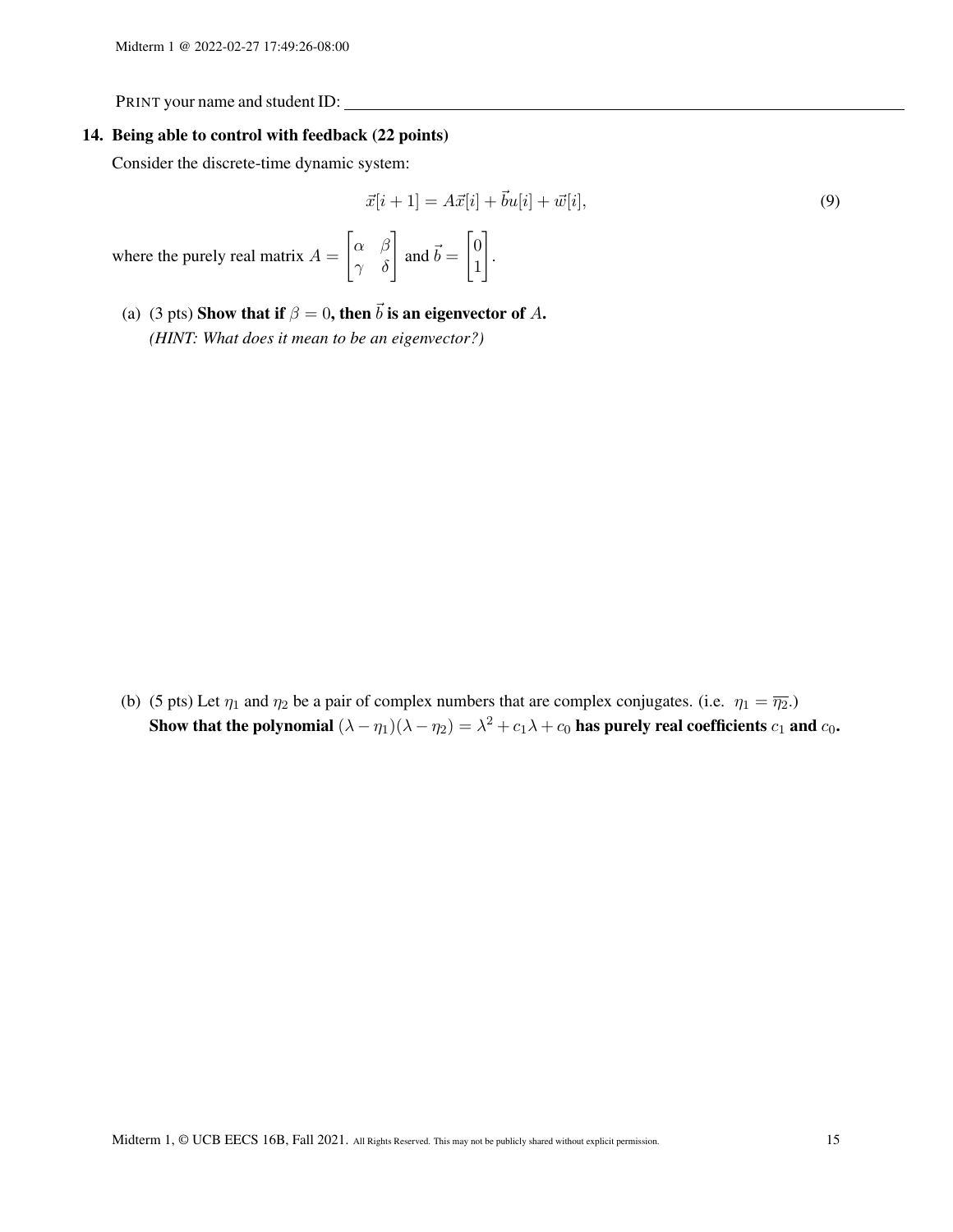(c) (14 pts) Suppose we knew that  $\vec{b} = \begin{bmatrix} 0 \\ 1 \end{bmatrix}$ 1 1 is **not** an eigenvector of the real matrix  $A =$  $\begin{bmatrix} \alpha & \beta \\ \gamma & \delta \end{bmatrix}$ .

Choose real feedback gains  $f_1,\,f_2$  so that  $u[i]=\begin{bmatrix} f_1 & f_2 \end{bmatrix}\vec{x}[i]$  places the eigenvalues of the closedloop matrix  $A_{cl}=(A+\vec{b}\begin{bmatrix}f_1& f_2\end{bmatrix})$  at the complex conjugate pair  $\eta_1$  and  $\eta_2$  from the previous part. Show your work.

It is fine if you leave your answer in terms of  $c_1$  and  $c_0$  from the previous part.

*(HINT: The final gains f<sub>1</sub> and f<sub>2</sub> are going to depend on the*  $\alpha, \beta, \gamma, \delta$  *that define* A *as well as*  $\eta_1$  *and*  $\eta_2$  *through*  $c_1$  *and*  $c_0$  *from part (b).* 

At some point in the derivation, your life might become easier if you solve for  $f_2$  first before trying to *solve for*  $f_1$ *.*)

*(Potentially heavier algebra warning for this part. Don't get bogged down for too long.)*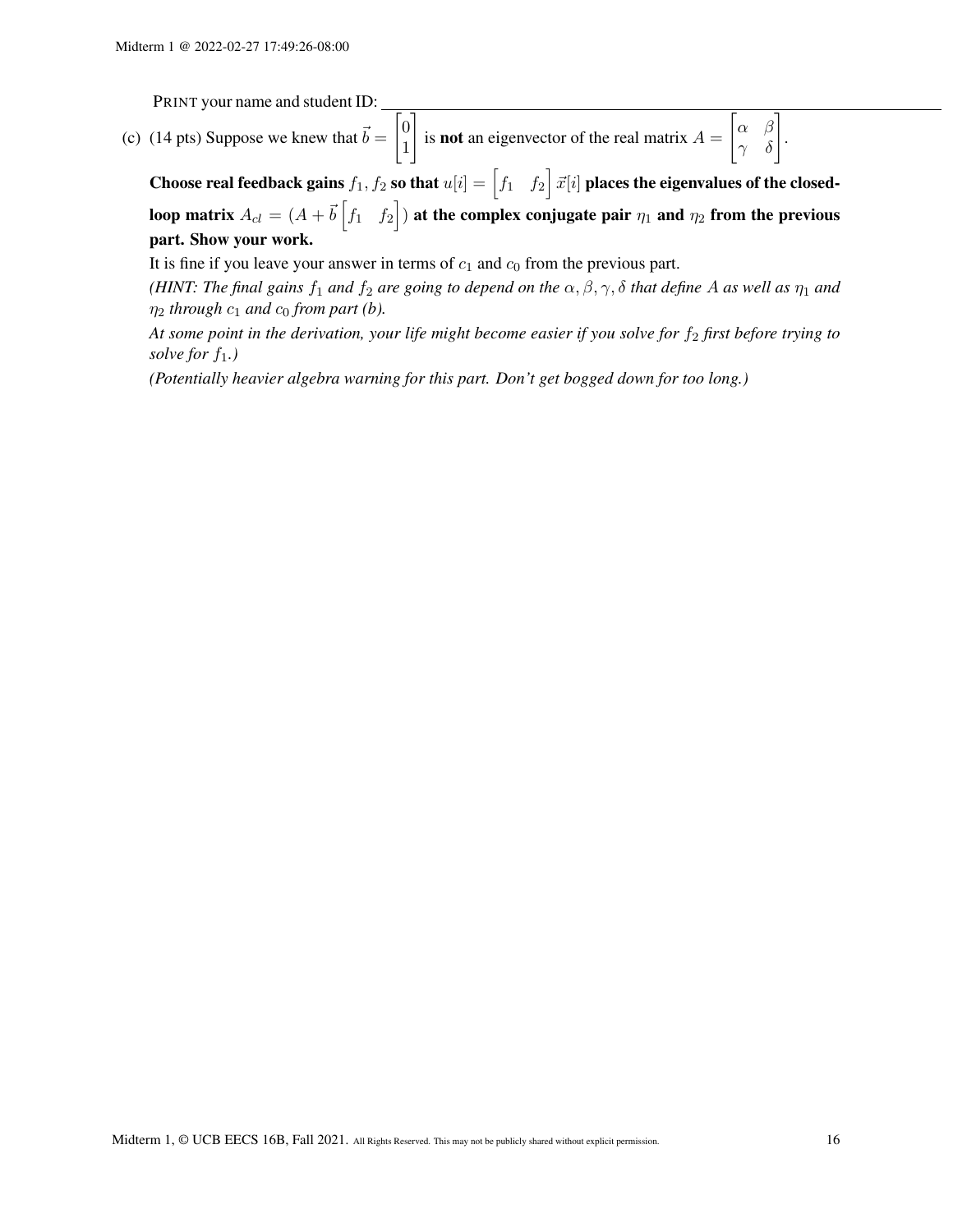[Extra page. If you want the work on this page to be graded, make sure you tell us on the problem's main page.]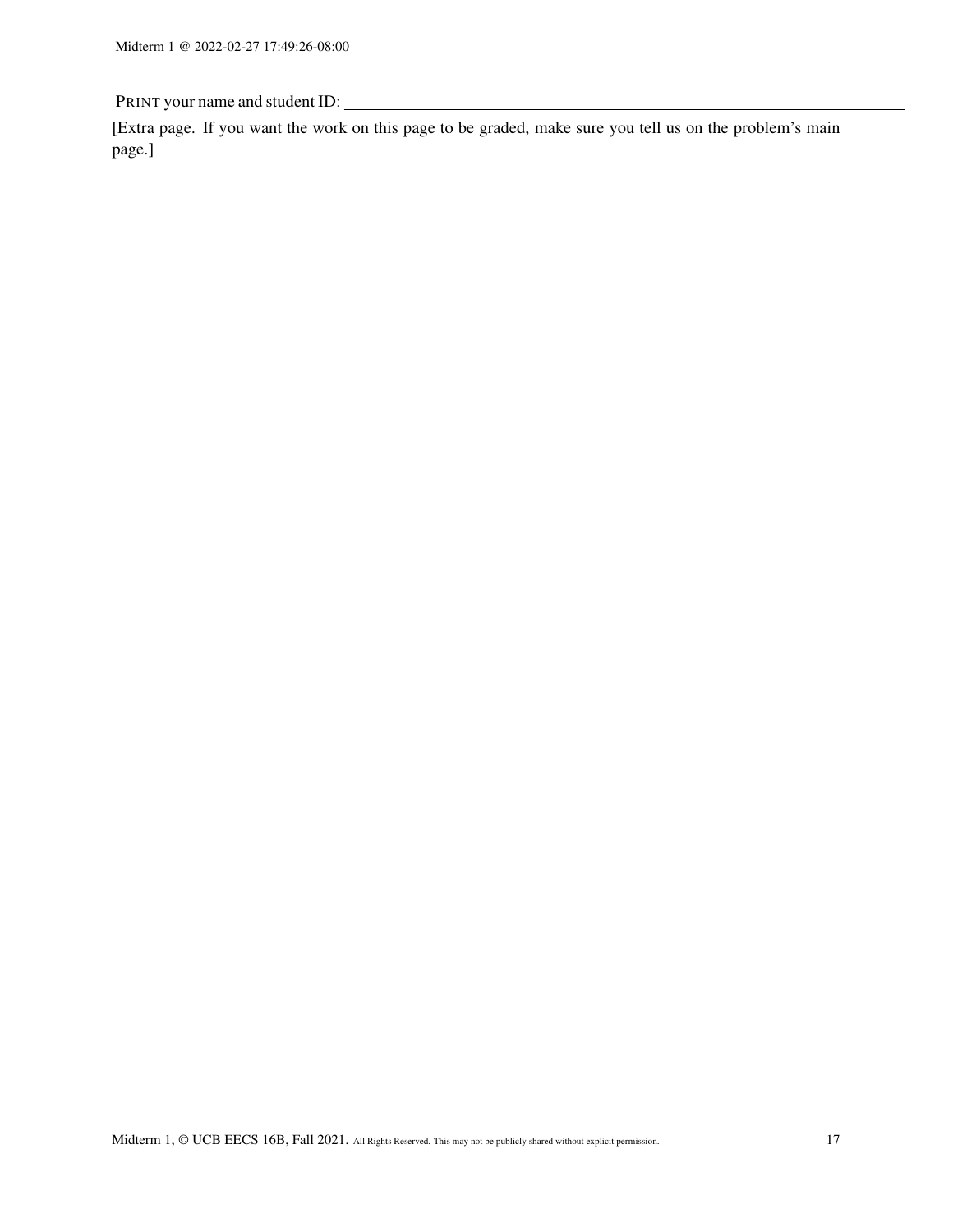### 15. Op-Amp Model Analysis (16 points)

(a) (10 pts) You are given the op-amp circuit model in fig. [7i.](#page-17-0) This circuit has a phasor-domain repre-sentation as given in fig. [7ii.](#page-17-0) Find the transfer function from  $v_{\text{in}}$  to  $v_{\text{out}}$ . i.e. Find  $H(j\omega) = \frac{V_{\text{out}}}{\tilde{V}_{\text{in}}}$ corresponding to fig. [7ii.](#page-17-0) Show your work.

You don't have to fully simplify your answer but it has to be a valid transfer function.

<span id="page-17-0"></span>

(i) Op-amp Model with feedback (in "Time-Domain").

(ii) Op-amp Model with feedback to compute the Transfer Function (in "Phasor-Domain").

Figure 7: Op-amp Models in "Time-Domain" and "Phasor-Domain".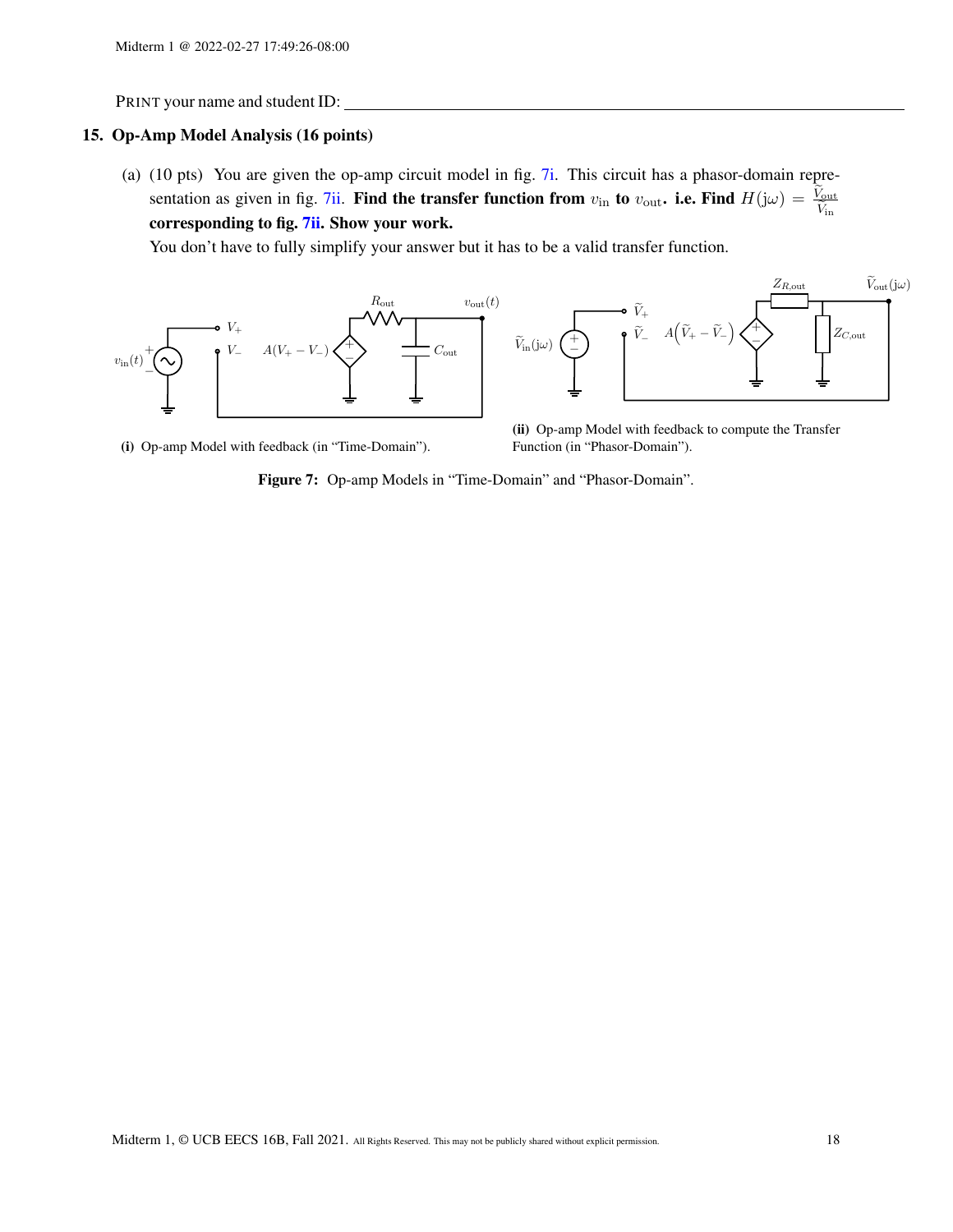[Extra page. If you want the work on this page to be graded, make sure you tell us on the problem's main page.]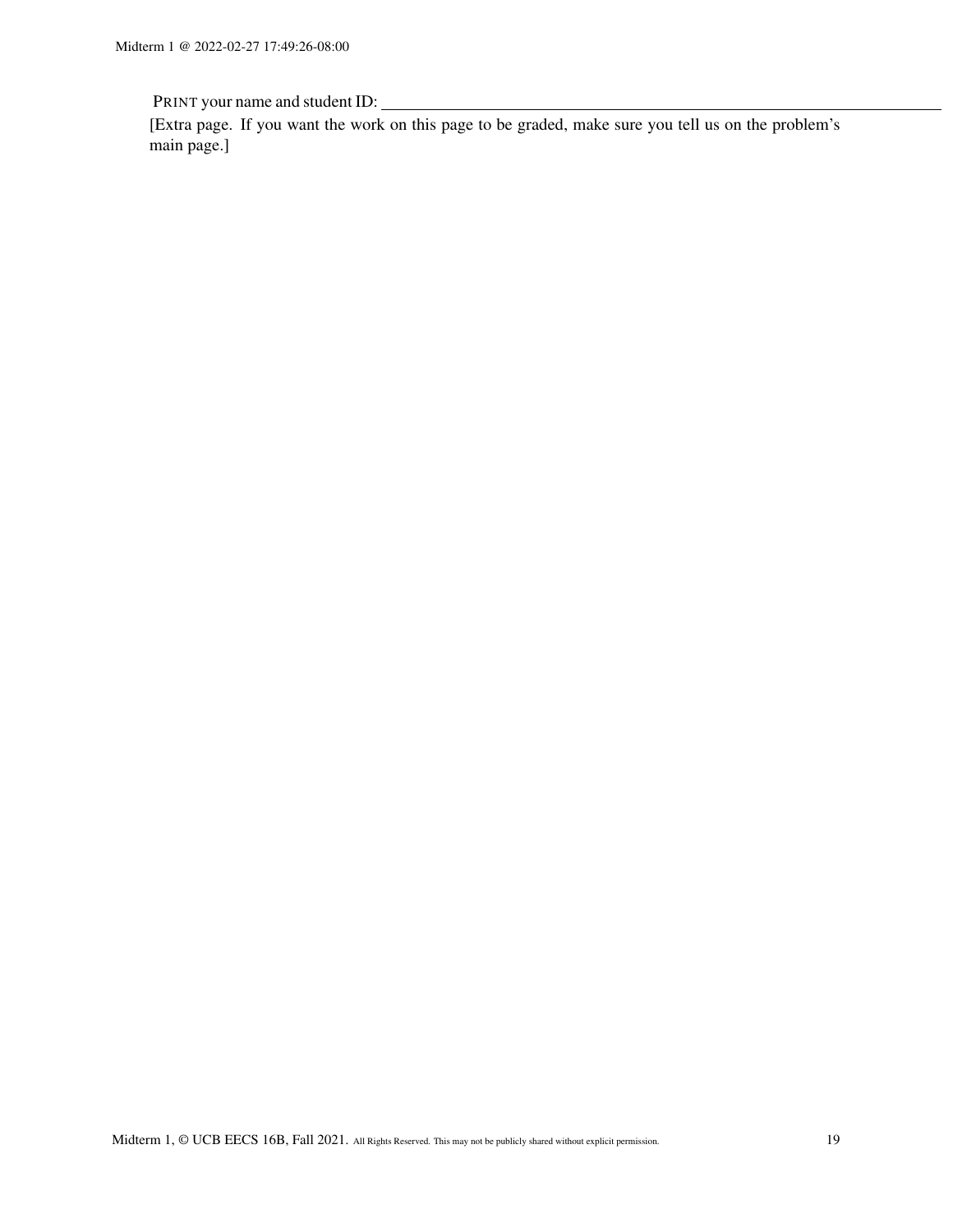<span id="page-19-2"></span>(b) (6 pts) Now suppose that your A is large so that you can approximate your transfer function  $H(j\omega)$  as  $H(j\omega)$  as in eq. [\(10\)](#page-19-0).

<span id="page-19-0"></span>
$$
\widehat{H}(\mathbf{j}\omega) = \frac{1}{1 + \frac{\mathbf{j}\omega}{\omega_0 A}}\tag{10}
$$

<span id="page-19-1"></span>For the transfer function  $\widehat{H}(j\omega)$ , sketch a Bode Plot (straight-line approximations are fine) for the magnitude on fig. [8](#page-19-1) with  $w_0 = 10^2 \frac{\text{rad}}{\text{s}}$  and  $A = 10^5$ .



Figure 8: Magnitude Bode Plots: Template for part [\(b\).](#page-19-2)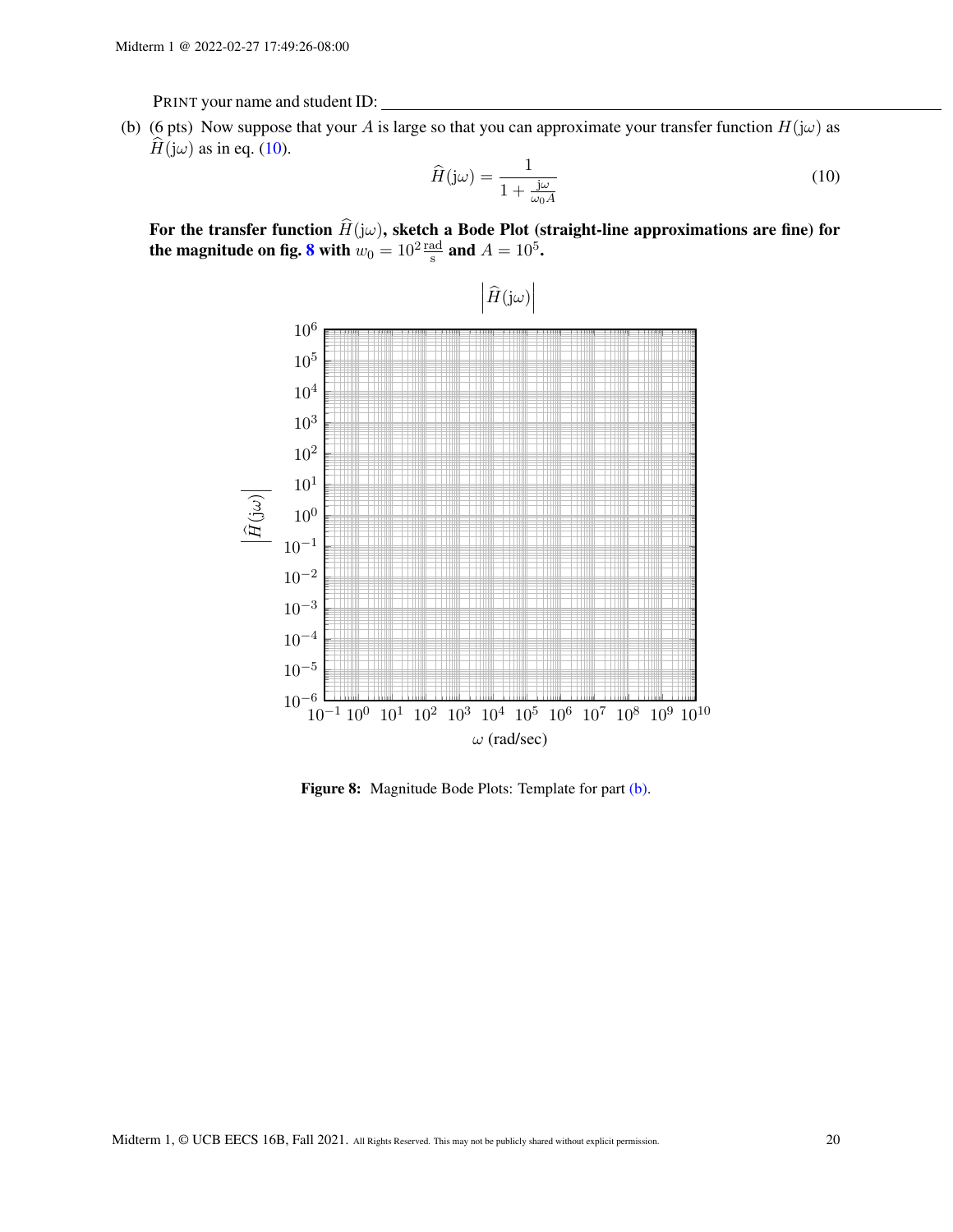[Extra page. If you want the work on this page to be graded, make sure you tell us on the problem's main page.]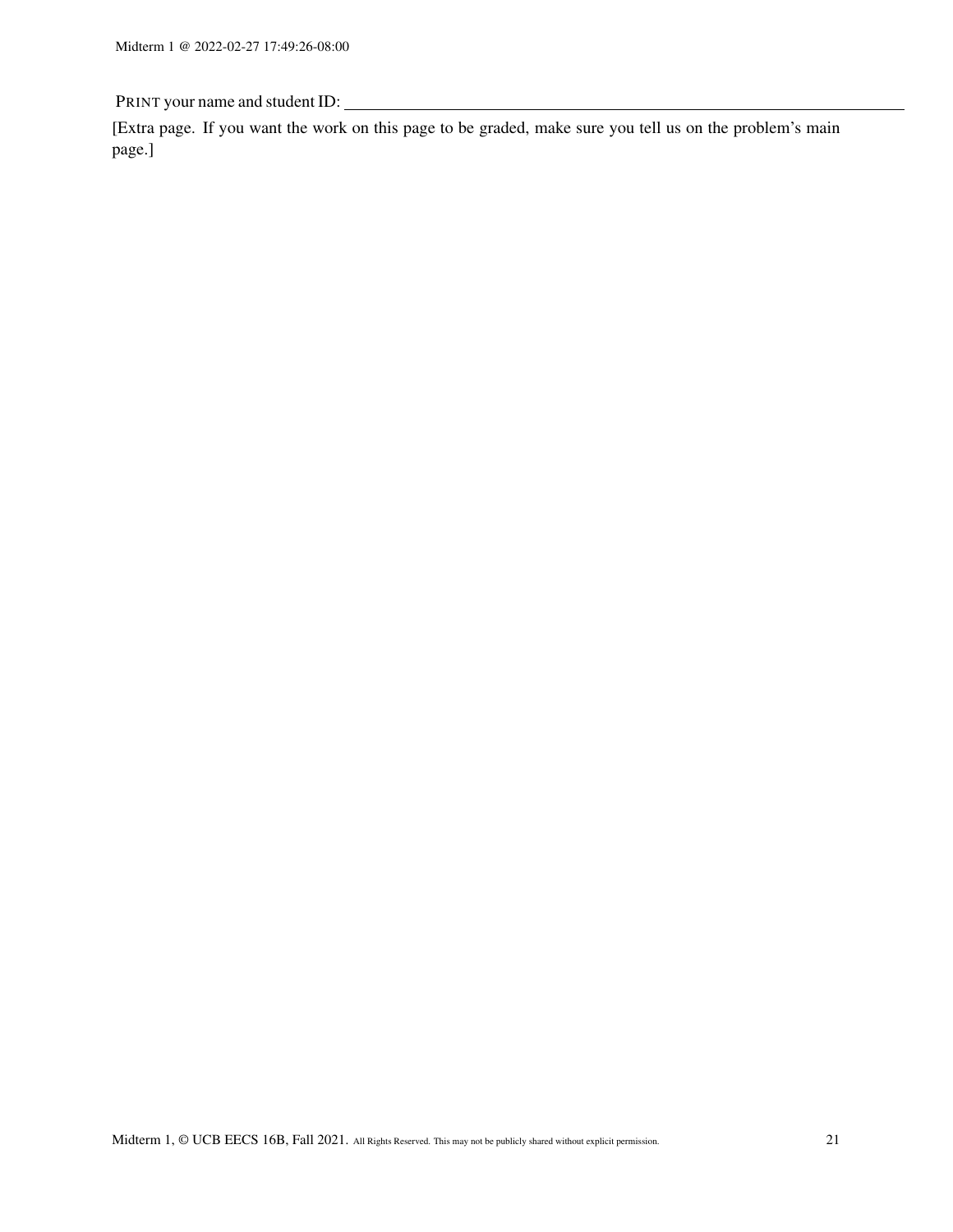#### 16. Parallel RLC with Current Source (28 points)

Consider the following circuit:



(a) (10 pts) At  $t = 0$ , switch  $S_1$  became open and switch  $S_2$  became closed. We first need to construct our state space system for  $t \geq 0$ . Our natural state variables are the current through the inductor  $x_1(t) = I_L(t)$  and the voltage across the capacitor  $x_2(t) = V_C(t)$  since these are the quantities whose derivatives show up in the system of equations governing our circuit.

Find the system of differential equations in terms of our state variables that describes this circuit for  $t \geq 0$ . Leave the system symbolic in terms of  $I_s$ ,  $R, L$ , and  $C$ . Write the system of differential equations in vector/matrix form with the vector state variable:

$$
\vec{x}(t) = \begin{bmatrix} x_1(t) \\ x_2(t) \end{bmatrix} = \begin{bmatrix} I_L(t) \\ V_C(t) \end{bmatrix}
$$
\n(11)

This should be in the form  $\frac{d}{dt}\vec{x}(t) = A\vec{x}(t)$  with a  $2 \times 2$  matrix A. Show your work.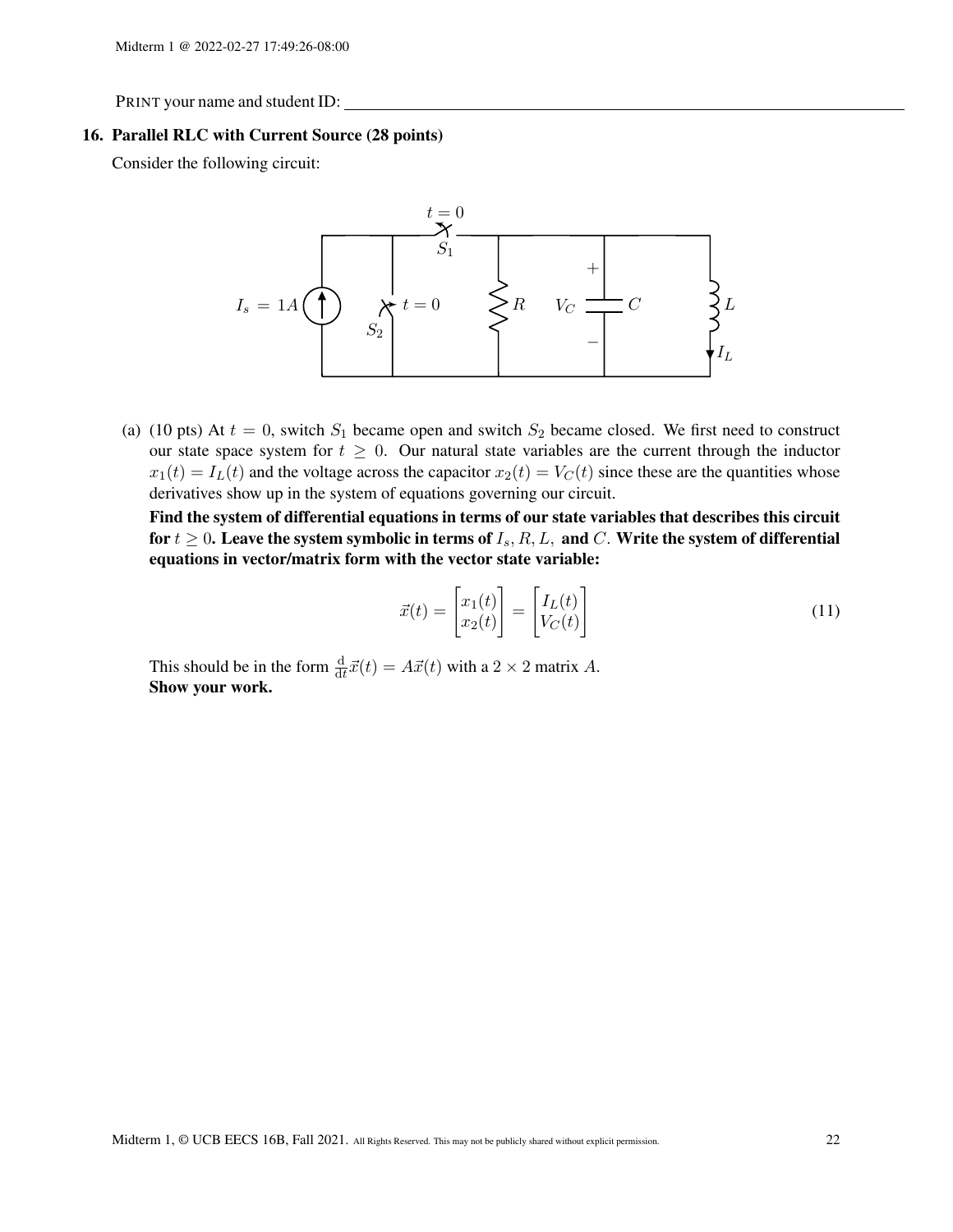[Extra page. If you want the work on this page to be graded, make sure you tell us on the problem's main page.]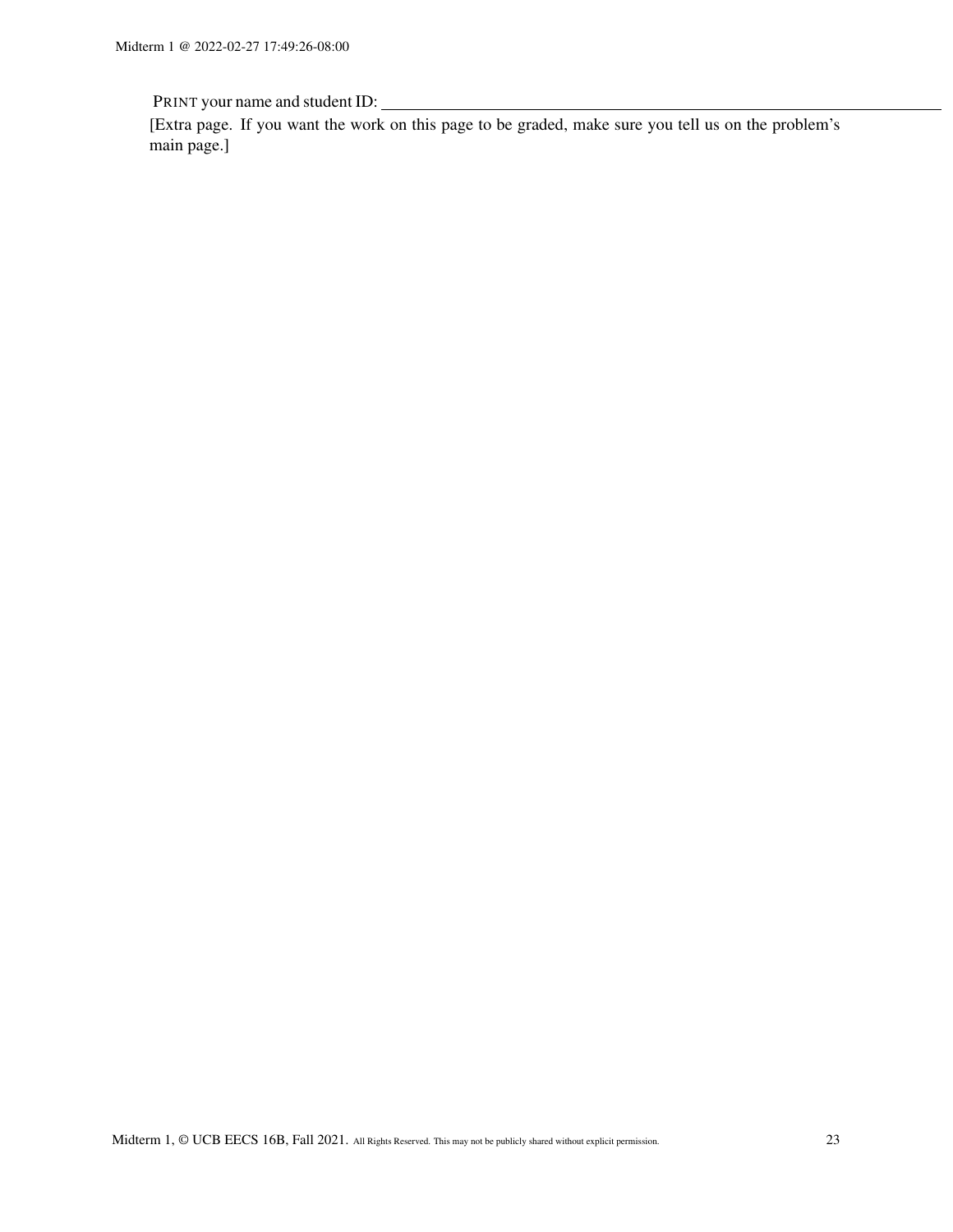

(b) (3 pts) For a long time in the past  $t < 0$ , assume that the switch  $S_1$  had remained closed and  $S_2$  had remained open. What is  $I_L(0)$  and  $V_C(0)$ ? Give a brief justification as well.

(c) (3 pts) For the rest of this problem, assume  $R = 1 \text{ M}\Omega$ ,  $L = 25 \mu\text{H}$ ,  $C = 10 \text{ nF}$ . With these values, we get the following eigenvalues and eigenvectors for A in the differential equation  $\frac{d}{dt}\vec{x}(t) = A\vec{x}(t)$ .

$$
\lambda_1 = -Z_0 + j\omega_0 \qquad \lambda_2 = -Z_0 - j\omega_0,
$$
\n
$$
\text{where } Z_0 = \sqrt{\frac{L}{C}} = 50 \text{ and } \omega_0 = \frac{1}{\sqrt{LC}} = 2 \times 10^6
$$
\n
$$
V = \begin{bmatrix} \vec{v}_{\lambda_1} & \vec{v}_{\lambda_2} \end{bmatrix} = \begin{bmatrix} 1 & 1 \\ a & \overline{a} \end{bmatrix}
$$
\n(13)

$$
V^{-1} = \begin{bmatrix} b & -j0.01 \\ \bar{b} & j0.01 \end{bmatrix}
$$
 (14)

Consider a nice coordinate system for which we can write  $\vec{x}(t) = V\vec{\tilde{x}}(t)$ . What is the  $\tilde{A}$  so that  $\frac{d}{dt}\vec{\tilde{x}}(t) = \tilde{A}\vec{\tilde{x}}(t)$ ? You can leave the answer symbolic in terms of  $\lambda_1, \lambda_2$ .<br>Note that you do not need to find/evaluate a, b. You can still answer all the questions below wit knowing these values.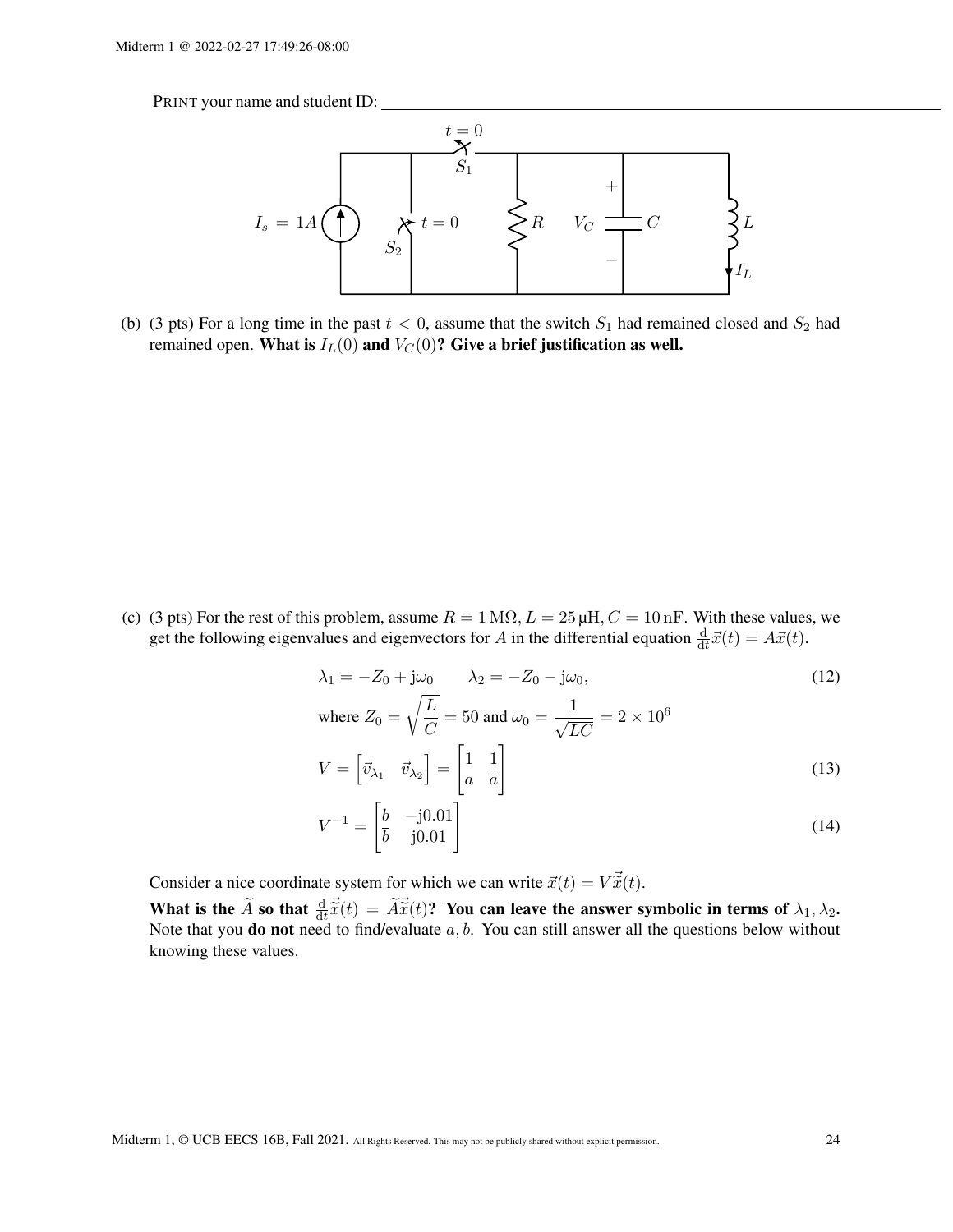(d) (12 pts) Now, suppose that our initial conditions for  $I_L(0)$  and  $V_C(0)$  have changed to the following:

$$
\begin{bmatrix} I_L(0) \\ V_C(0) \end{bmatrix} = \begin{bmatrix} 0 \\ 1 \end{bmatrix}
$$
\n(15)

Using the information from (c), find  $I_L(t)$  for  $t \geq 0$  and write the answer in a form involving real exponentials and sinusoids. Does  $I_L(t)$  converge as  $t \to \infty$ ? If so, what does it converge to? Show your work.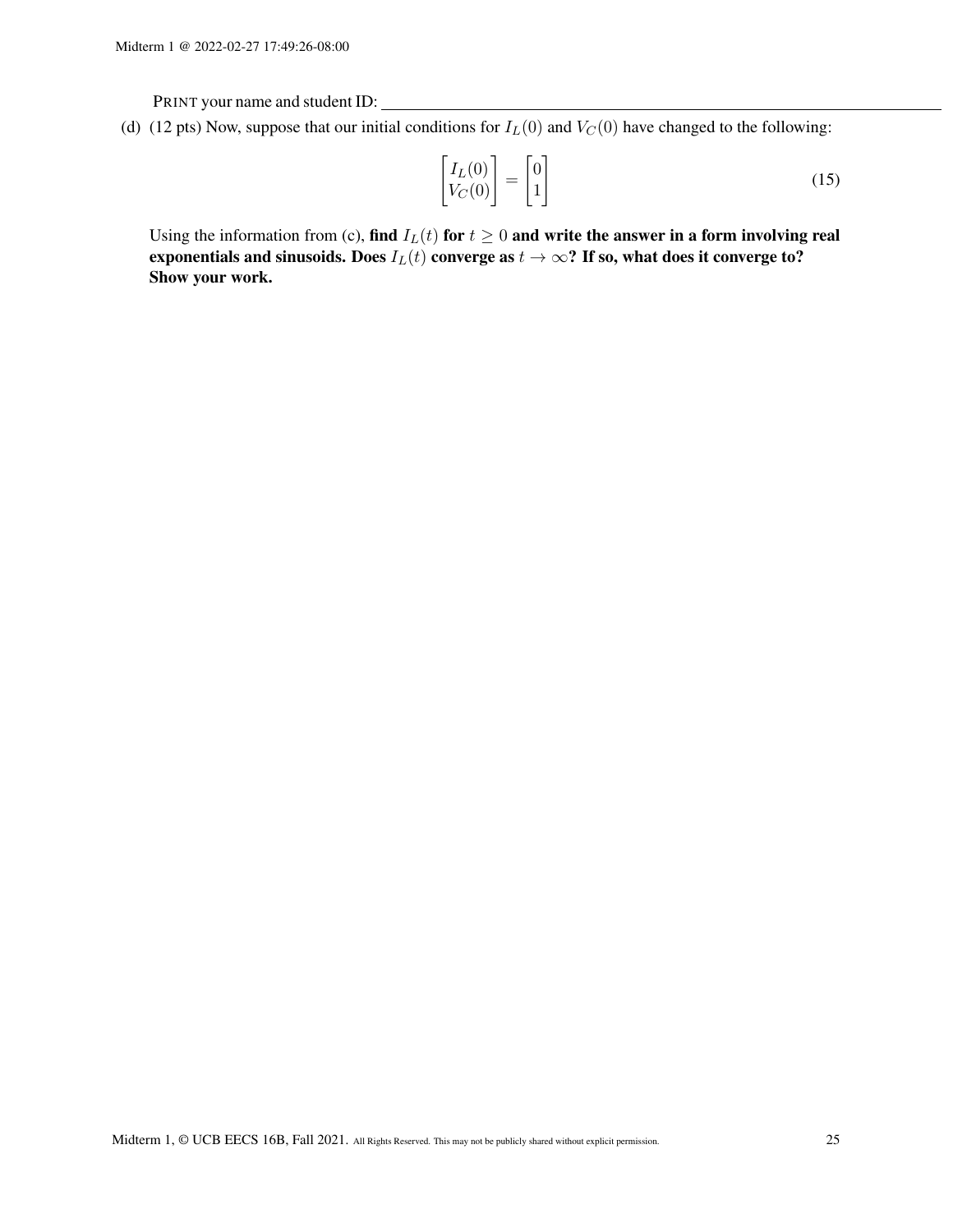[Extra page. If you want the work on this page to be graded, make sure you tell us on the problem's main page.]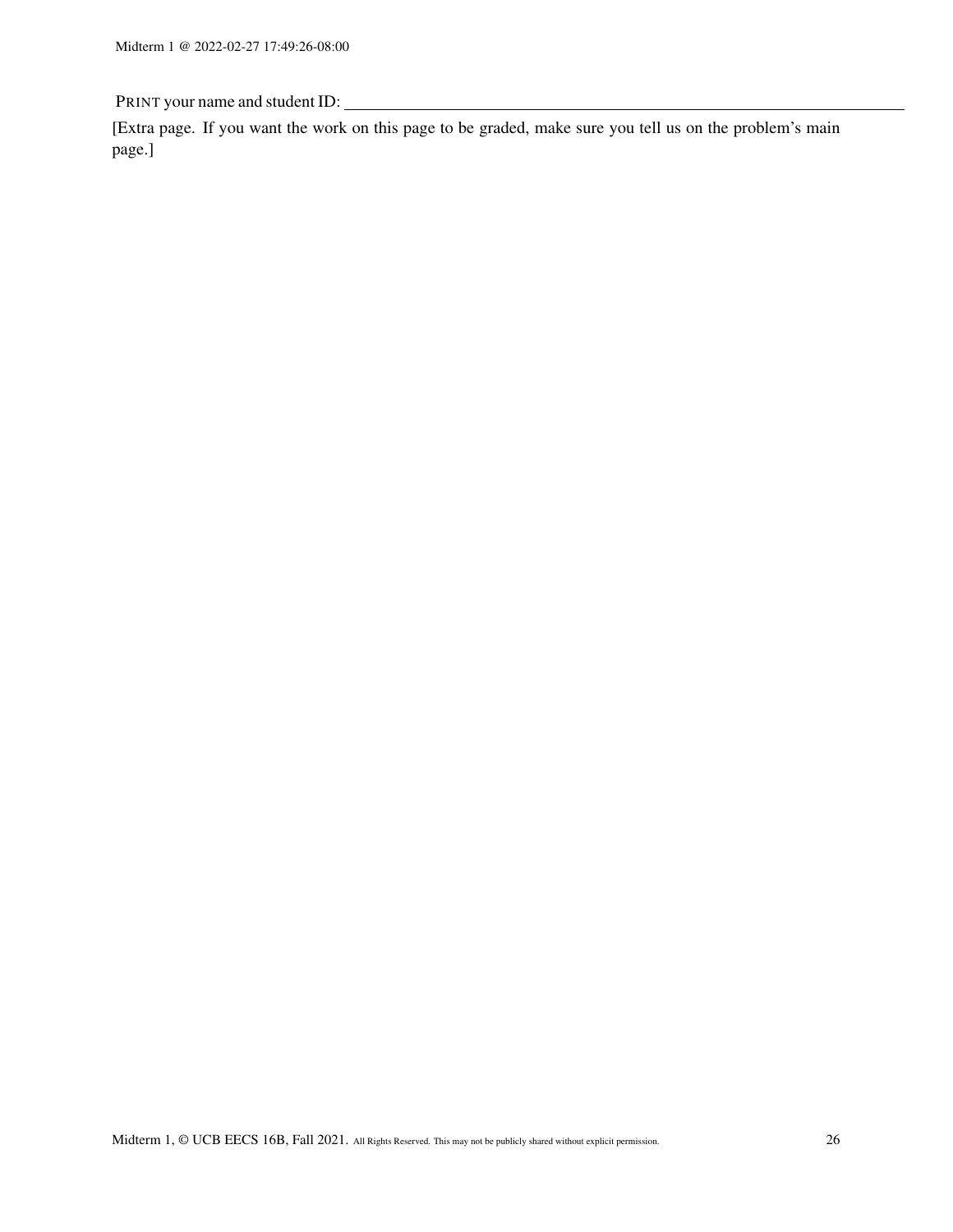[Doodle page! Draw us something if you want or give us suggestions or complaints. You can also use this page to report anything suspicious that you might have noticed.

If needed, you can also use this space to work on problems. But if you want the work on this page to be graded, make sure you tell us on the problem's main page.]